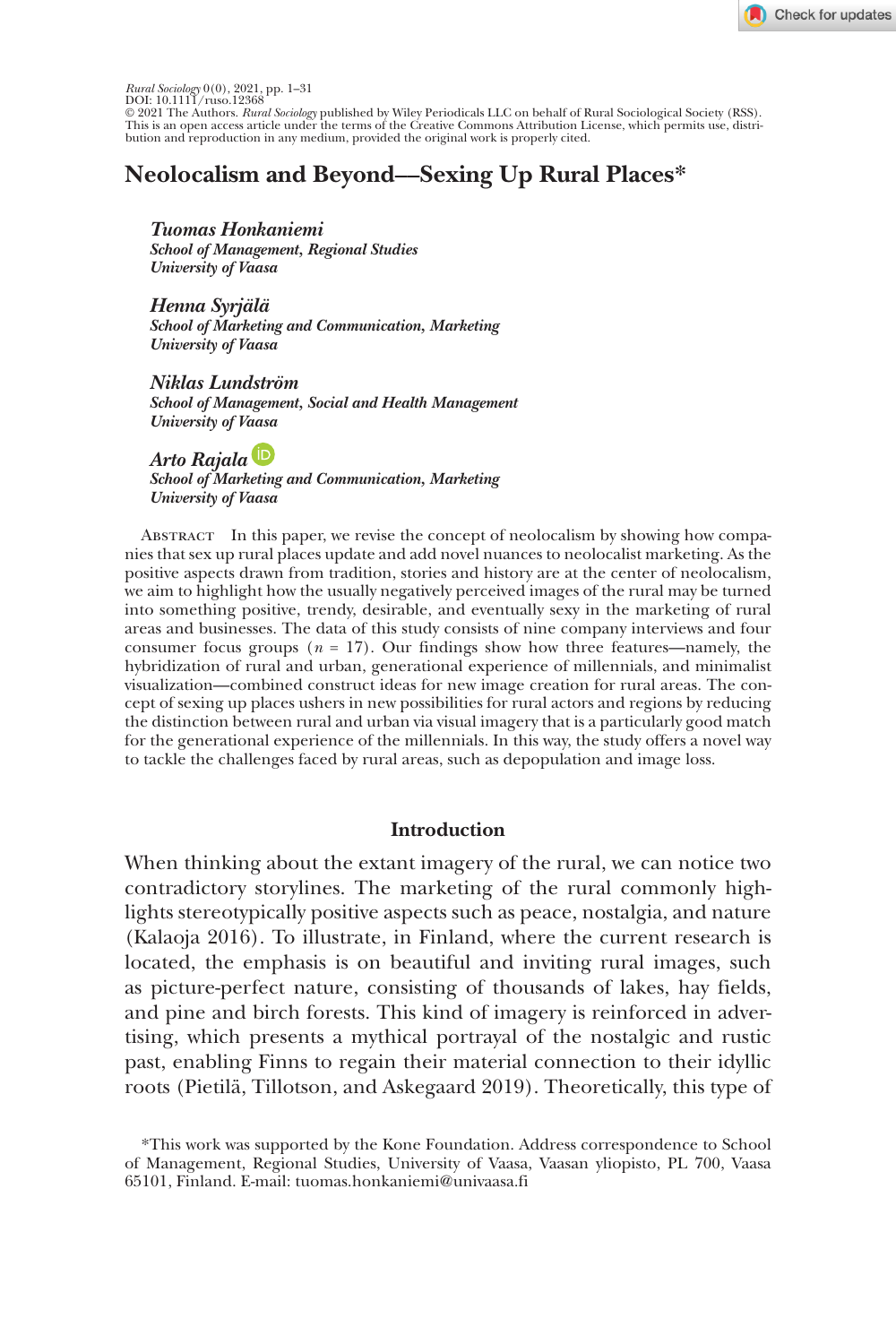positive image building is approached in the discussion on neolocalism (e.g., Argent 2018; Flack 1997; Shortridge 1996), which is used to refer to a form of social action that combines place marketing, authenticity, and local commodity production (Holtkamp et al. 2016; Schnell and Reese 2003). Typical examples of neolocalism are craft breweries that highlight place, story, history, rootedness, and authenticity in their marketing (Booth-Smith 2017; Rosko 2017).

On the contrary, the more negative storyline regards rural areas as empty, untrendy, and backward looking. In Finland, this storyline stems from structural diversity such as the long distances, low population density, and lack of built environment that characterize the Finnish countryside. In general, the rural is often linked to a conservative mindset rather than open-minded and liberal values (Shucksmith 2016; Ward and Ray 2004). This binary is also true in Finland, where the discourse is characterized by high contrast between the rural and the urban (Hyyryläinen and Ryynänen 2018). In these accounts, the rural is seen as the opposite of the more active and progressive urban, reflecting one of the oldest and most pervasive geographical binaries (Williams 1973; Woods 2011:3).

In this paper, we argue that it is not only the first mentioned positive storyline of the rural that is used in marketing today, but also increasingly the negative aspects of the rural are turned into a new, trendy, desirable, and even "sexy" approach to image creation, a phenomenon we label "sexing up rural places." To illustrate, as Hyyryläinen and Ryynänen (2018) claim, the binary contradiction between urban and rural actually creates creative tensions that attract consumers. Thus, by "sexiness" we do not refer to eroticism, but exclusively to the quality of being "generally attractive or interesting," as defined by Merriam-Webster dictionary. Furthermore, it appears that the younger generation is in a pivotal role in this phenomenon, as studies indicate that Generation Y especially favors authentic products and experiences, locally produced goods, and smaller companies (Cronin, McCarthy, and Collins 2014; le Grand 2017; Piispa 2018), which are also at the heart of neolocalism.

The aim of the paper is to show how by using the negative aspects of the rural, it may be possible to produce attractive marketing by sexing up rural places. As positive aspects drawn from tradition, stories and history are at the center of neolocalism (e.g., Argent 2018; Fletchall 2016; Hede and Watne 2013; McLaughlin, Reid, and Moore 2014; Shortridge 1996), we revise the concept of neolocalism by highlighting its novel variability with the concept of sexing up rural places. The theoretical contribution of this paper consists of *revision*––seeing something that has been previously identified in a new way (MacInnis 2011). The core argument is that although we build on extant theorization on neolocalism, neolocalism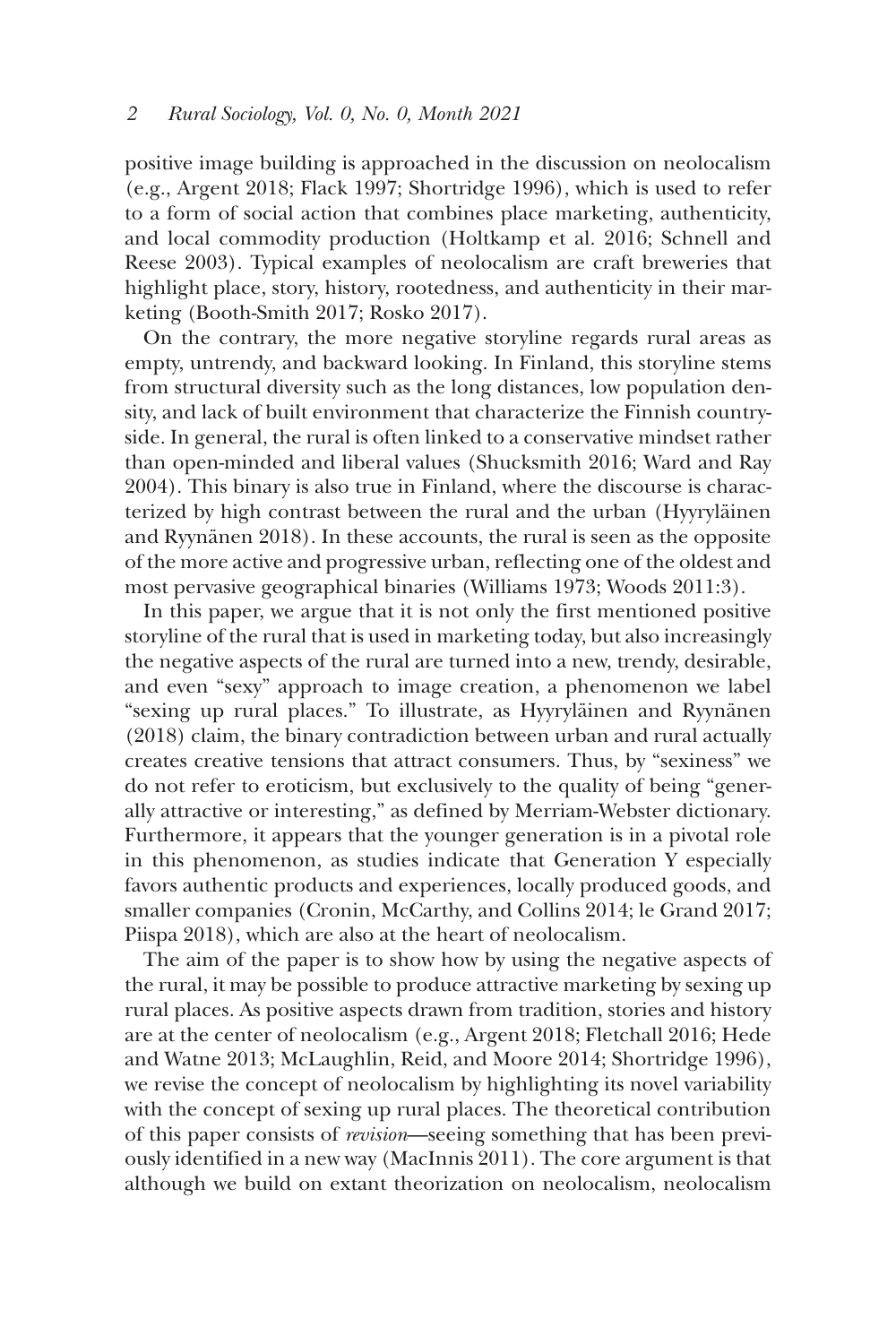no longer captures the whole picture, or as MacInnis (2011:144) puts it: "the need for a revised perspective is reinforced by reference to dynamic changes in firms or the marketplace that make the prevailing view outdated." Indeed, in this paper, we explore how sexing up rural places revises neolocalism and highlights an updated and more nuanced view of what is happening in the marketing of the rural.

Through this theoretical contribution, we also aim to shed light on more practical-level implications. By suggesting the novel concept of "sexing up rural places," which might seem a bit provocative, we hope to provide bold ideas and outline tools for various rural actors, be they companies or municipalities, that might benefit from them. Thereby, sexing up rural places can enhance the vitality of areas and businesses by boosting the revitalization of the image of the rural. It can facilitate attracting new citizens and employees to rural areas, which might lead to changes in migration trends as well as bring new customers to rural businesses, thereby enabling the economic and social growth of rural areas.

The structure of this article is as follows. We begin by delineating the particularities of the Finnish landscape and rural areas. Second, to showcase where the theoretical contribution emerges from, we delve into discussions on place, neolocalism, and generational changes. Next, we present our methodology and analyze empirical data gathered through qualitative interviews of Finnish companies  $(n = 9)$  and consumers  $(n=17)$ . Our findings highlight how the sexiness of rural places consists of three interlinked features––generational experience, rural–urban hybridization, and minimalist visualization––that show the variability of the ongoing changes and bring forward novel nuances to neolocalism. Finally, we conclude by discussing how sexing up rural places may generate new possibilities for enhancing the vitality of rural areas and providing rejuvenated imagery to rural companies.

### **The Rural in Finland**

Finland is a Nordic country with about 5.5 million inhabitants. As its land area is some 338,000 km2, the population density is low. Finland is often considered the most rural country in the EU together with Ireland (Muilu 2010:74). Most of Finland's surface area is predominantly rural or intermediate areas between rural and urban (Eurostat 2019). Together, these areas cover 95 percent of Finland, but have only about 1.66 million inhabitants (Sireni et al. 2017). Furthermore, in line with the international trend, Finland's rural population is declining (Johnson and Lichter 2019). Between 2000 and 2015, Finnish rural areas lost 136,083 inhabitants, 7.76 percent of their population, while urban areas grew by 12.58 percent (Sireni et al. 2017). It is predicted that if this trend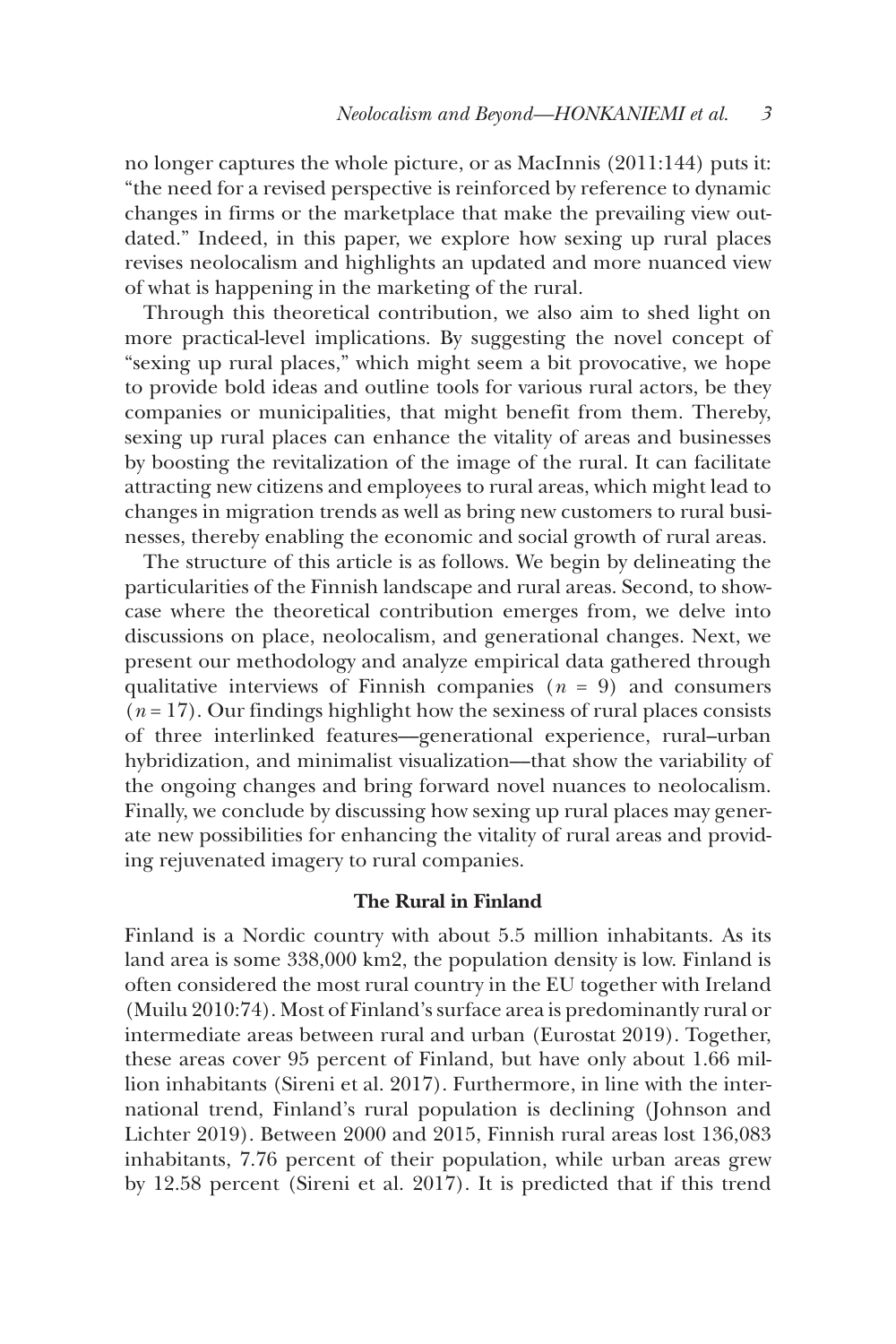continues, there will be only three growing city regions 20 years from now, and rural Finland will become increasingly empty (MDI 2019). At the same time, services in these areas have declined, as their supply has partly moved to more populated regional centers (Sireni et al. 2017).

However, there is no definitive definition of Finnish rural areas. For instance, the economic and landscape characteristics as well as types of rural areas vary greatly between municipalities. To shed light on this, the Finnish regional structure can be approached through the urban–rural classification, which separates regions based on their land use and population density (Figure 1) (Finnish Environment Institute SYKE 2013). As shown in Figure 1, large sparsely populated areas are most prevalent in the classification. These areas are more common in northern and eastern Finland, whereas southern and western Finland are very different in character, with larger cities and more densely populated rural areas.

Even though the overall regional trend is that big cities are growing while rural areas are losing population, a closer look reveals differences between the changes in rural areas in the 2000s (Ponnikas et al. 2014; Sireni et al. 2017). First, the most sparsely populated rural areas have suffered from the most dramatic demographic decline. Rural heartland areas have also suffered major migration losses. On the contrary, local centers in rural areas have just about managed to avoid the worst demographic declines. Rural areas close to urban areas are doing better; their population has grown throughout the 21st century, mostly due to the proximity of prosperous cities (Sireni et al. 2017).

Migration is not the only thing causing the demographic decline in these rural areas. When younger people move to cities, the rural birth rate decreases due to the older population structure (Sireni et al. 2017:30). This progression can also be argued to relate to the image of the rural. Often, the countryside is viewed negatively in public debate (Leinamo and Voutilainen 2017:14–16) or considered to have lost its allure (Alasuutari and Alasuutari 2017), as it is where old people live and conservative traditions prosper. Indeed, it could be argued that these developments, along with the growing migration of (young) people to bigger cities, have given Finnish rural areas an unfashionable or stagnant image. However, in this paper, we delve into how these rather negative images may be turned around and used to create a new, sexy image for rural areas and business.

# **From Stagnation of Places Toward the Sexy Rural**

We begin the theoretical discussion by analyzing the various approaches of the concept of place. As neolocalism is by definition intertwined in fostering the sense of a particular place (e.g., Argent 2018; Holtkamp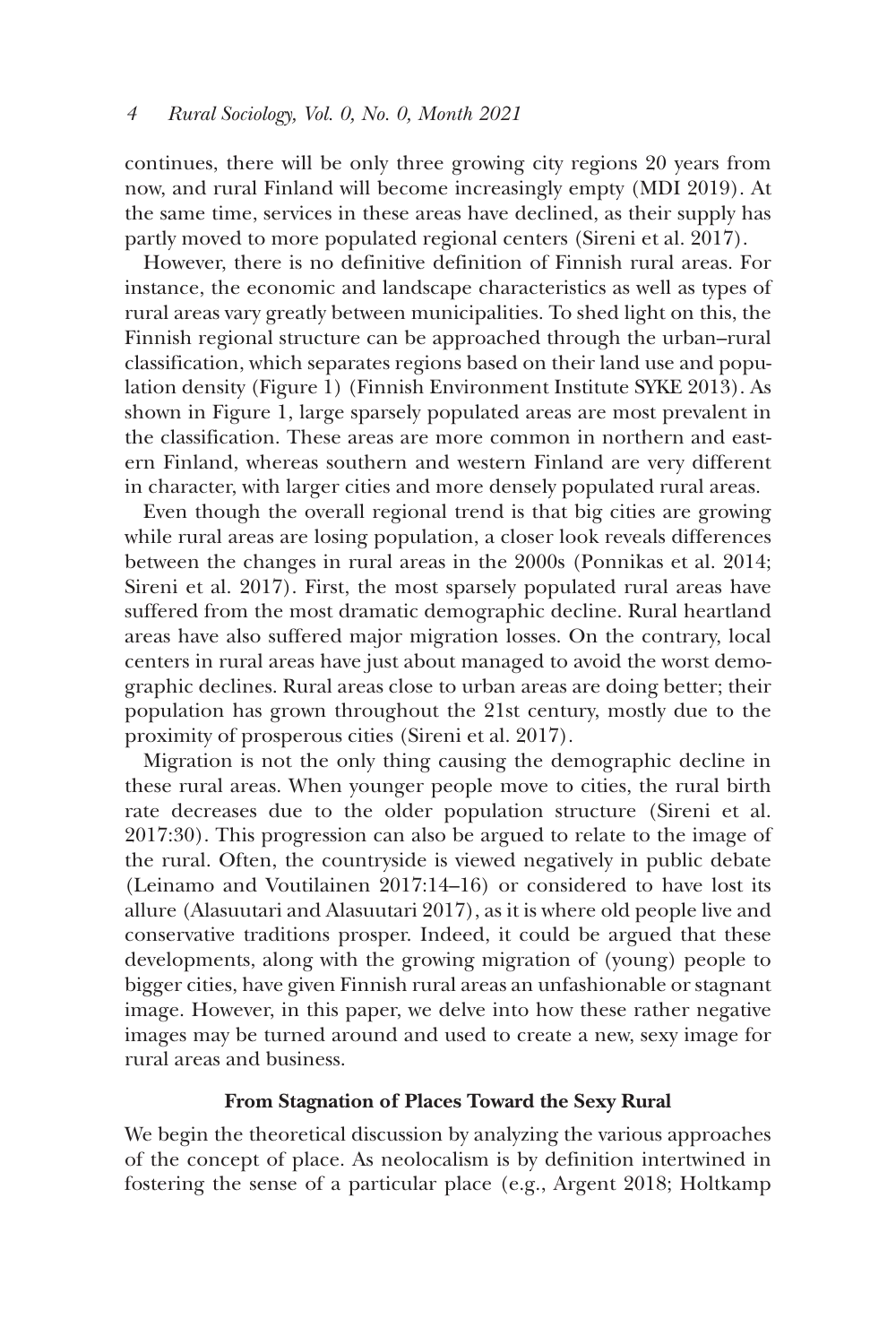

Figure 1. Urban–rural Classification in Finland (Finnish Environment Institute SYKE 2013).

et al. 2016), the general notions of the place create a theoretical background for this research. Furthermore, our key argument concerning the concept of place is that it should be understood as being in constant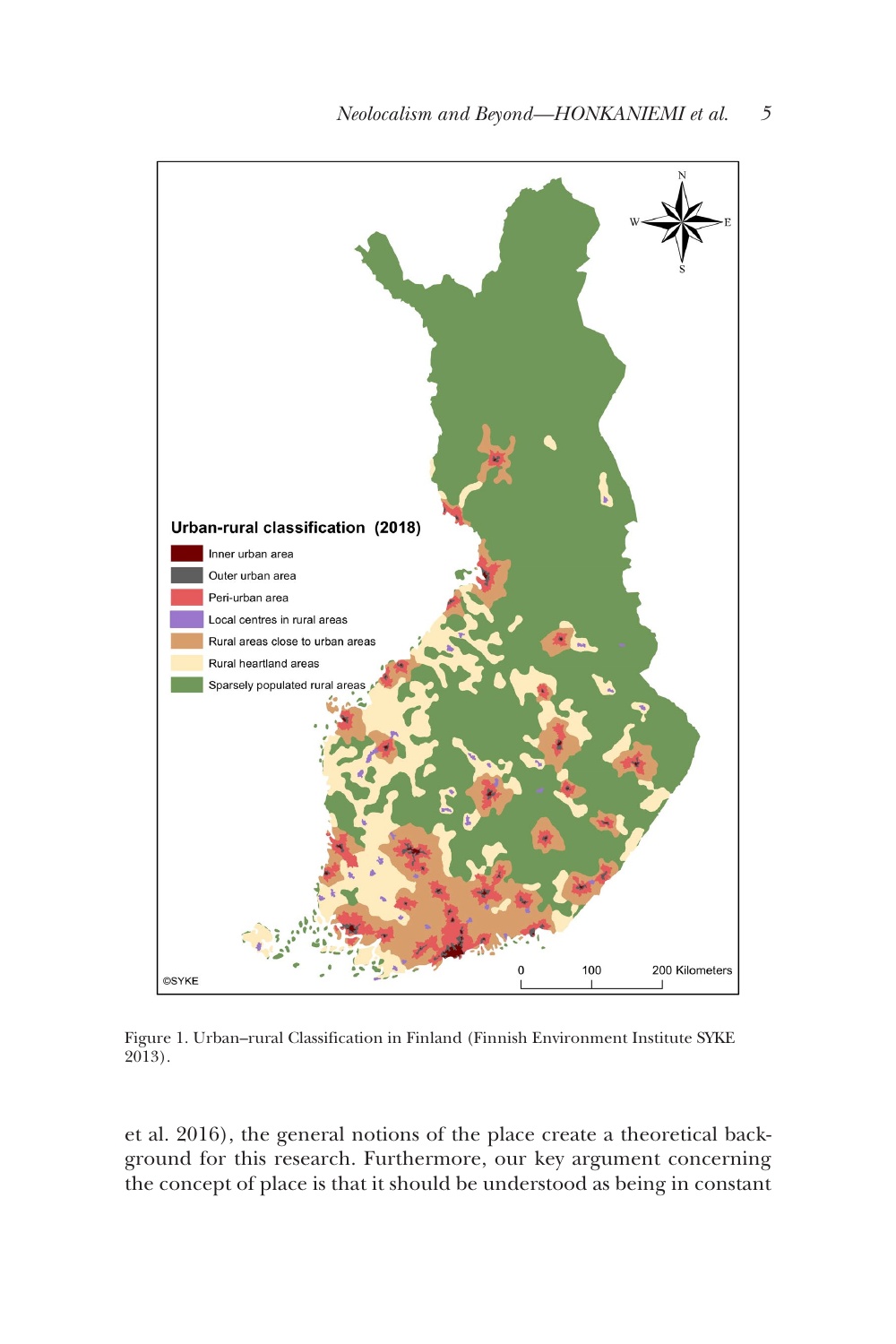motion, thereby also providing a basis for a more mutable conception for neolocalism. Second, we delve into the conceptual ideas of neolocalism, and highlight its key components and tenets. Third, we describe how the key ideas on the sexiness of rural places stem and are distinct from neolocalism. Finally, as the construction of the sexiness of rural places appears to be tightly connected to the younger generation, we discuss how the generational change has brought Generation Y ("millennials") and the particular characteristics of its members to the center of the concept of the sexiness of rural places.

# **The (Un)Mobility of Places**

At first glance, "place" may seem to be a relatively clear concept (Cresswell 2014:55). A closer look at the extant literature showcases, however, that it is very broad, and there are different definitions and uses of the concept in various fields of science. In the field of humanistic geography, the emphasis is on the soft, inclusive, and subjective aspect of the place (Cresswell 2014:35), and the significance of the place is expressed in terms of its uniqueness, as a lived, historical, subjective, and experiential entity (Relph 1976; Tuan 1977). In these accounts, place is often discussed in relation to identity, and places are regarded as having a vital role in maintaining and developing people's and the region's identity processes (Paasi 2003; Twigger-Ross and Uzzell 1996). On the contrary, in feminist geography, places are regarded as excluding and exploitive (Cresswell 2014; Massey 1994), and spatiality as a part of forming contesting identities (Paasi 2003).

For our purposes, it is interesting to note that the concept of place is often pondered in relation to (un)mobility. One could argue that in the present, highly globalized and fast-moving world, the significance of place decreases. As Massey (1991:24) puts it, "things are speeding up, and spreading out." If we think of the concept of place as a pause in movement (Tuan 1977:6), it is hard to imagine that place would have a meaningful significance in our ever-changing world. In a similar spirit, the concept of place is discussed in relation to the concept of time, in which time refers to movement and dynamicity, and place to stasis and stagnation (Massey 1991:26). Places and locality can therefore be seen as reactionary, as an evasive retreat from the "real world" of movement, dynamicity, and progress. In these scenarios, place is seen as a source of security, calmness, and stagnation (Massey 1991) or permanence (Harvey 1996).

However, places are also argued as being in constant interaction and connection with the surrounding world. Seamon (1980) states that bodily mobility is the key component of understanding a place and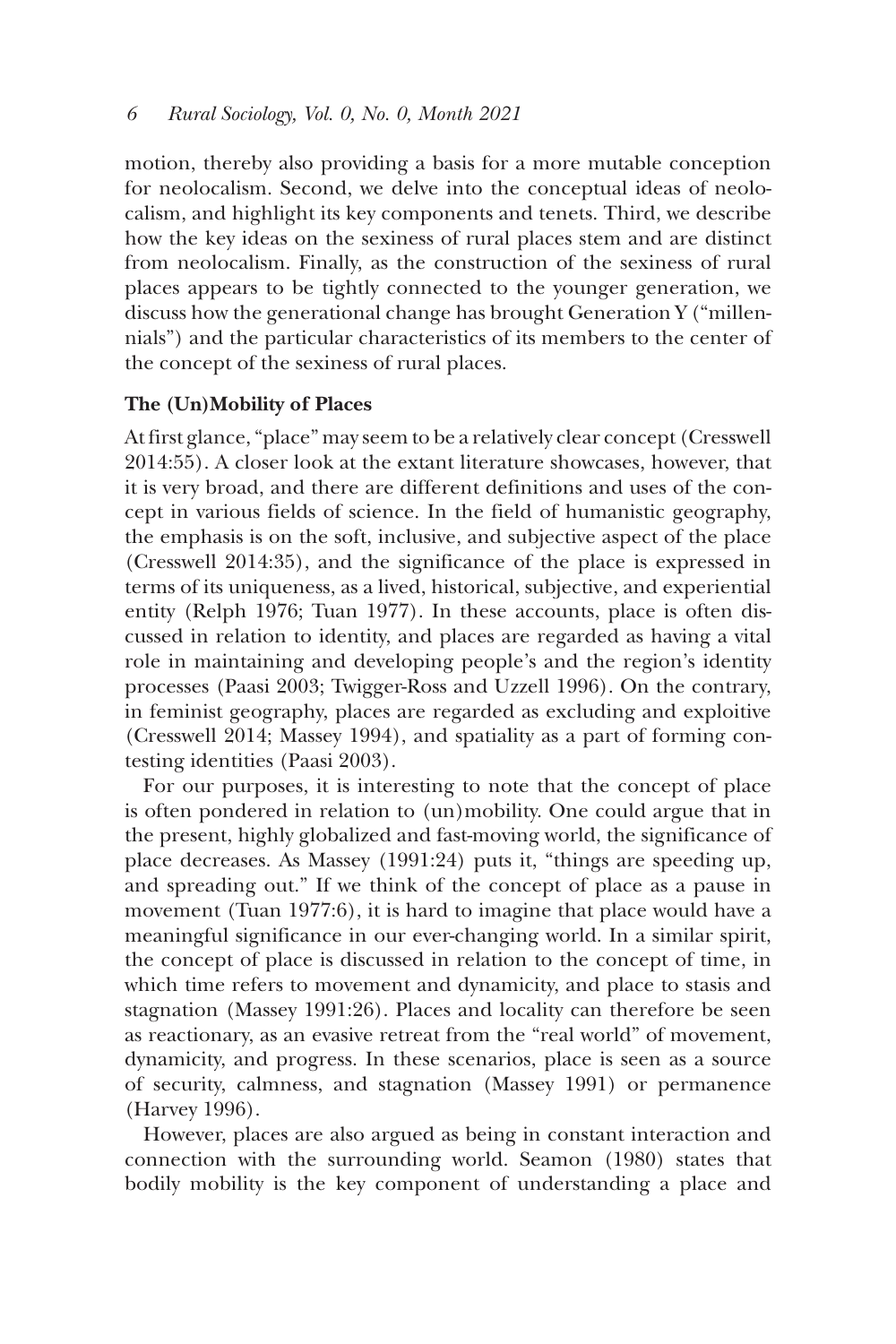Lippard (1997:6–8) that mobility and place are closely interconnected, with place informing social action (Martin 2003). In the United States, for example, the diversity of rural areas has in fact increased, implying that places and people are in constant motion (Sharp and Lee 2017). According to Massey (1991), places do not have just one single identity, and the sense of place does not stem solely from inward-looking history. Wheeler (2014:30) describes places developing in "pluri-temporal form, rather than as fixed monuments representing a specific and static temporal state." In fact, regional identity should be regarded as a process in which territorial boundaries, symbols, and institutional practices are constructed (Paasi 2003). Thus, places are actually formed through temporality and movement rather than stagnation.

This processual view of regional identity highlights those features of nature, culture, and people that are used in creating regional marketing (Paasi 2003). According to Chatzidakis, McEachern, and Warnaby (2018), the concept of place is mostly approached from a phenomenological and social-relational perspective in marketing. Due to their dynamic and relativistic aspects, places are in a constant state of becoming and their meanings are continuously recreated, showing again how place and mobility are not opposites, but inevitably interlinked. Branding takes place dynamically in constant dialog between various stakeholders (Kavaratzis and Hatch 2013) and different organizations use the discursive resources of the place to boost collective action (Martin 2003). This supports our conceptualization of sexing up rural places in which the changing meanings of rural places are produced and recreated by various actors to rejuvenate rural images.

Furthermore, it is interesting to note that the traditional, immobile definition of place is in line with the traditional image of Finnish rural areas. This notion is in the center of our argument: The concept of place and the Finnish rural are both conventionally regarded as stagnant, evasive, and backward, rather than cool, trendy, and mobile. However, we aim to show the opposite: We argue that places, the rural and localities are important and interesting in a globalized world of flows and mobilities.

#### **The Relationship Between Place and Neolocalism**

Neolocalism can be broadly understood as a form of social action emphasizing place and locality, and as a conscious effort by communities or companies to cherish and foster the sense of place based on the––usually positive––qualities of their community (e.g., Argent 2018; Holtkamp et al. 2016). Shortridge (1996) is often considered the inventor of the concept, which he introduced in his study of the American microbrewing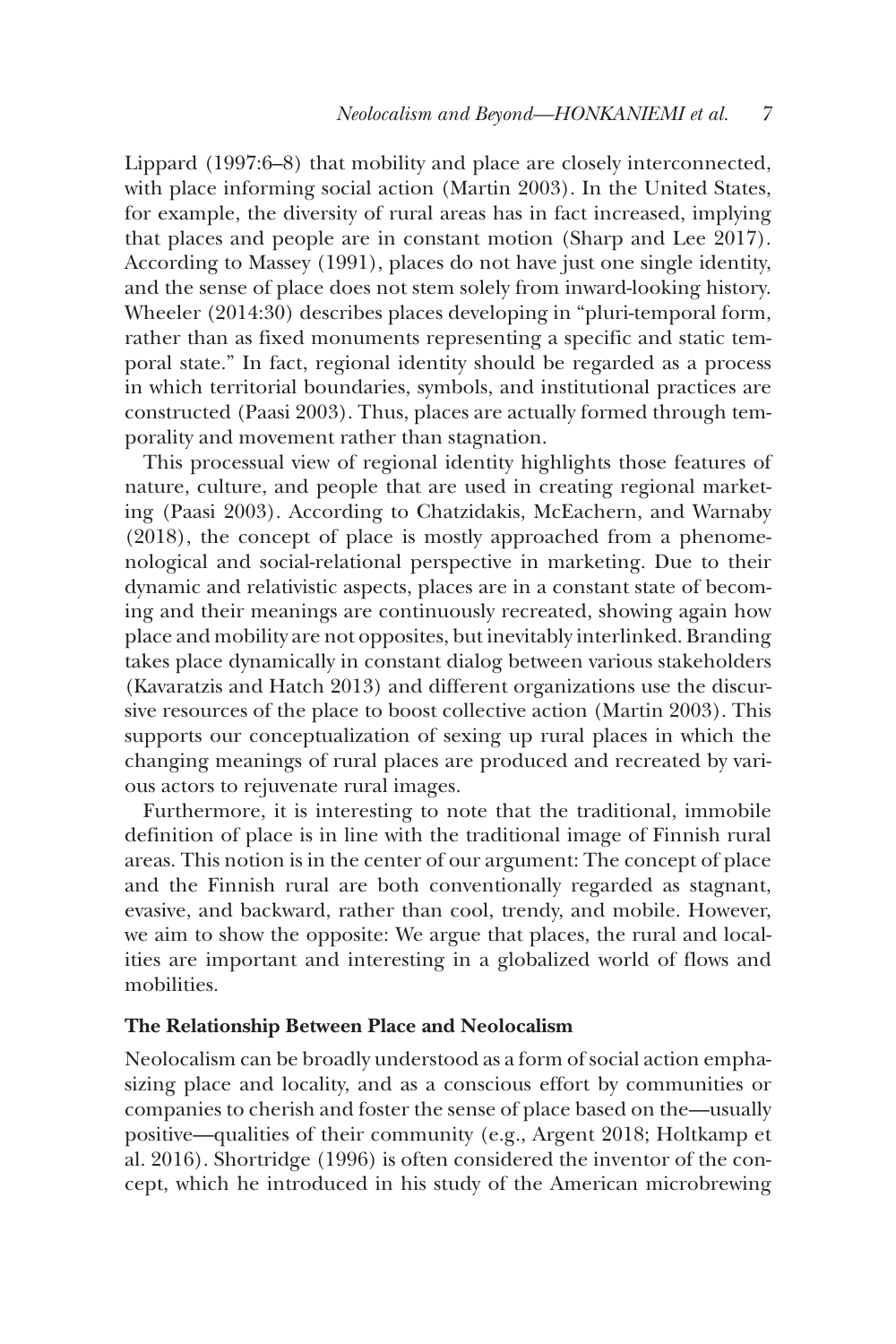industry in its rise in the 1980s. According to Shortridge (1996), microbrewers emphasized locality in naming and label design. Although the microbrewery boom is at the center of neolocalism, Schnell and Reese (2003) assume that the phenomenon is actually much larger in scale. They (Ibid.) link the phenomenon of people's general desire to get away from homogeneity at the national/global level and embrace the local and original, and therefore, neolocalism is also regarded as a counteraction to globalization and to homogenous large corporations (Flack 1997:38). Although the concept refers to the means by which locals and companies within the community can influence the challenges posed by globalization, neolocalism is not an anti-globalist movement. Instead, it aims to change prevailing political and administrative practices by highlighting elements of place, story, history, rootedness, and authenticity (Booth-Smith 2017; Rosko, 2017). Authenticity is a particularly crucial element in neolocalism since all the other features are more or less based on it, and therefore, neolocalist brands and products should always naturally link to actual local places, stories, and images. Authenticity manifests itself, for example, in the genuine connection of a company's operations with its particular place.

The elements of neolocalism are highlighted in the visual materials and marketing of the products. As place attachment and loyalty can be strengthened by stories and consciousness of shared local history (Schnell and Reese 2003:57; Tuan 1991; Twigger-Ross and Uzzell 1996), companies engaged in neolocalism employ similar themes in their visual appearance: layered history, stories, traditions, and highlighted locality. Microbreweries in particular are found to seek to awaken a sense of belonging, authenticity, and the rootedness of place (Schnell and Reese 2003:59), visually evoked in their corporate logos, product packaging, and typography (Argent 2018; Debies-Carl 2018). To illustrate, label typography is often old-fashioned/curlicue and features earthy colors. The labels connect the mindset with the history of the places (e.g., stressing historical buildings, places, or events). Thus, the visuals used in neolocalism emphasize traditional and historical elements, expressed through positive images of authenticity, short stories, and pictures (Schnell and Reese 2003), as the backbones of neolocalism.

Schnell (2013:76–81) conducted a geographical review of neolocalism in the United States. According to him, the phenomenon occurs mostly in urban or suburban areas, which are usually politically liberal and wealthy. It can be generalized that in the United States one has the best chances of finding manifestations of neolocalism in a county with a smaller proportion of inhabitants born in that county (see Schnell 2013). This, according to Schnell (2013), is due to the desire of people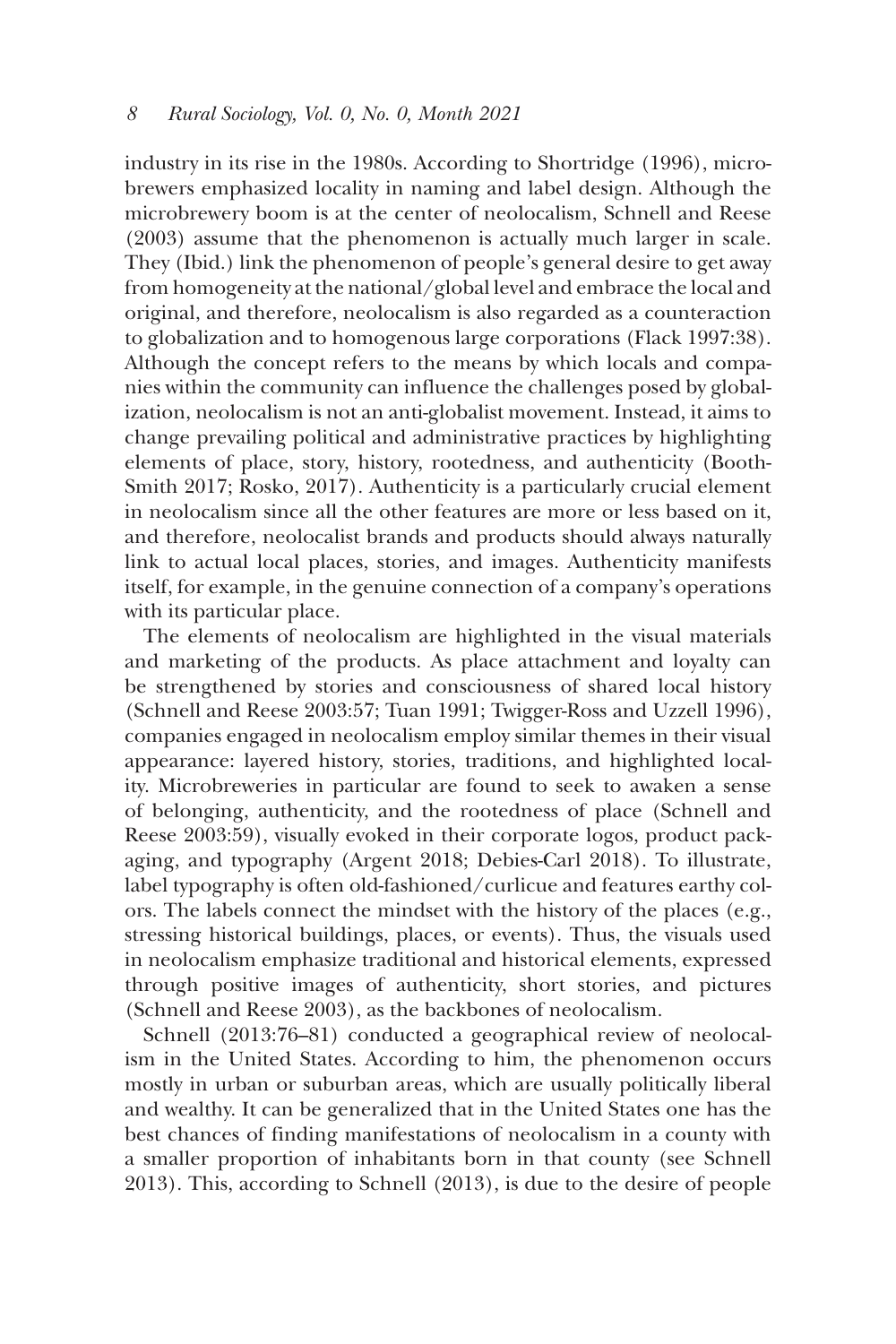who have moved from elsewhere to seek local "roots." Indeed, migration seems to play a major role in the formation of neolocalism, as it exposes people's interest in unique places (Flack 1997).

Growing cities and their surroundings serve as good bases for neolocalism in Finland as well (Honkaniemi, Lundström, and Viinamäki 2019); however, the phenomenon takes a slightly different form. Neolocalist companies can also operate in areas that have not traditionally been understood as "politically liberal" as defined by Schnell (2013). For example, the number of neolocalist companies is particularly high in Southern Ostrobothnia, a rather conservative and robust rural heartland county in western Finland. The county is virile in a business sense, with a high density of small and medium-sized enterprises (SMEs). Due to the region's conservative and backward stigma, companies are able to use this place-related stigma and turn "uncool into cool." In this way, the negative features of the rural area, such as its backwardness, can be employed in marketing, images, and storytelling, as they are authentically based on the location.

To sum up, neolocalism consists of elements such as place, authenticity, stories, and history. These elements are produced by companies in order to differentiate themselves from competitors by emphasizing a regional touch. The companies market themselves and their products, but at the same time also market "their places" (Schnell 2013). The companies thus benefit from the unique characteristics of the place, while the place benefits from the neolocalist companies, as the sense of place is transferred forward.

### **Turning Uncool Places Into Sexy Rural Places**

Although previous research on neolocalism has focused on craft breweries (e.g., Argent 2018; Flack 1997; Shortridge 1996), the phenomenon is much wider, as neolocalist features also appear in different industries (Schnell and Reese 2003), such as in design, alcohol, clothing, and food production. Although the essentials of neolocalism can be found in the characteristics of these companies, we claim that there is more to it. We call this phenomenon sexing up rural places. The way companies do this revises neolocalism by updating and bringing new nuances to it in several respects, such as the way of using rural elements in brand stories and imagery, products, and other marketing materials that turn the uncool into something cool and sexy. In contrast to neolocalism and other more general rural marketing, the sexiness of rural places does not obscure the negative features of the rural––on the contrary, they are emphasized. Thus, the marketing imagery is not overly polished or clean, but based on a genuine sense of the place, as its negative features are turned into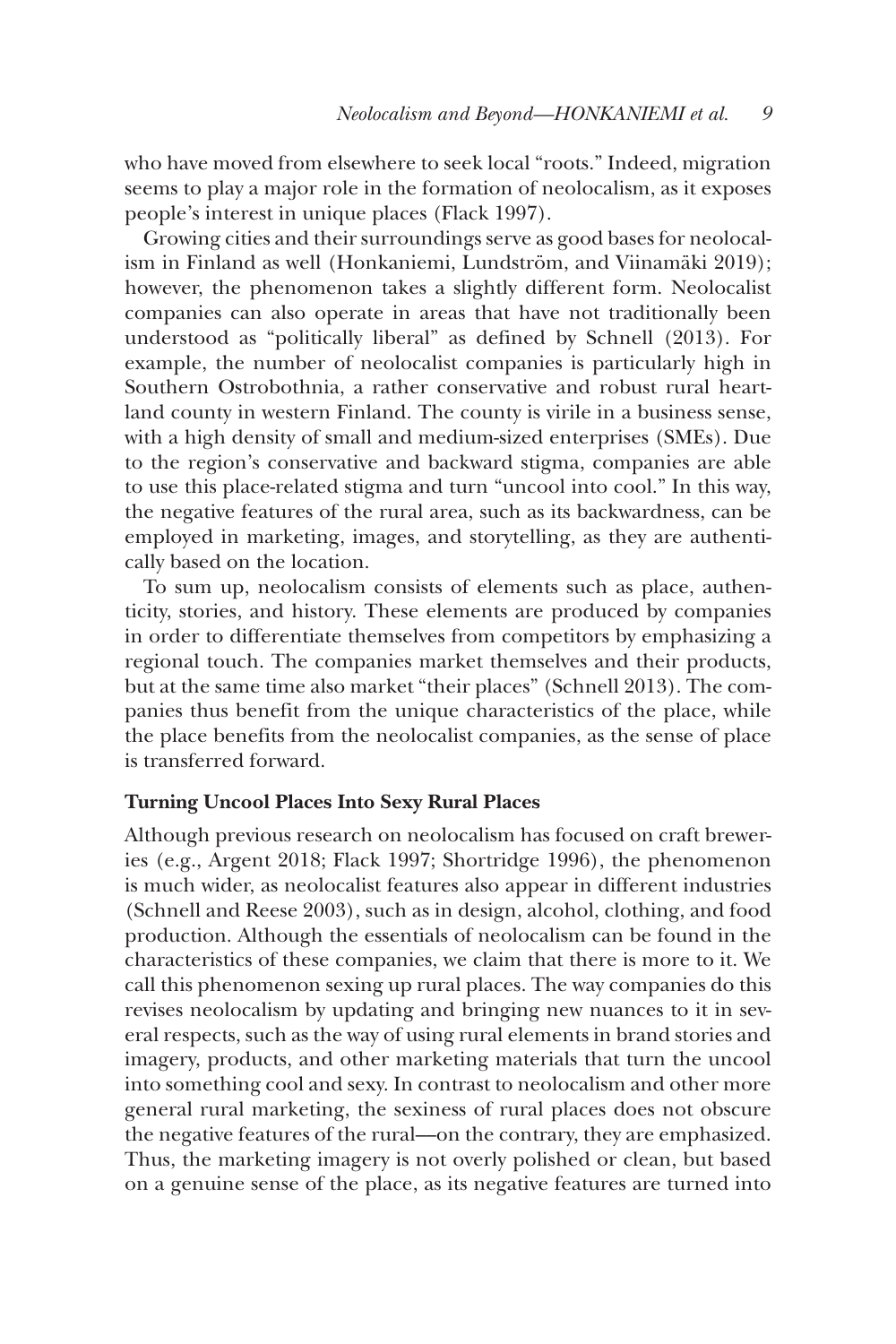something positive through an authentic connection to the place. In this way, the sexiness of the rural places changes the image of the rural, as it embraces the authentic characteristics of the place, such as the somewhat rough or backward nature of the place. To further highlight the distinction between neolocalism and sexiness of the rural from each other, we illustrate our point with three examples.

First, the famous Finnish vodka brand named after a small village utilizes many originally negative aspects of Finnish rural life in its marketing and turns these aspects into something positive. The company plays with rural stereotypes like distorted age distribution, reticence, and emptiness. The twist is that, by underlining the usually hidden negativity, their ads actually end up making Finland's countryside more interesting, humorous, and even exotic, especially to foreigners. This is highlighted in its brand slogan, "Vodka from a village," which evokes smallness and authenticity to appeal to consumers around the world.

Second, the farm-based design company Myssyfarmi ("Wooly Cap Farm") employs stereotypically negative rural imagery and meanings. Its products are knitted by local grannies, which plays with the aging population of rural Finland––these products, the company declares, are "not cool but warm" (Picture 1). Myssyfarmi thus markets its products with a pinch of self-irony while playing with rural backwardness combined with minimalistic urban and Nordic esthetics.

Third, Sugar Daddies Co., an Isokyrö-based honey and surf wax company, plays with typical stereotypes and self-irony even in the name of the company. Isokyrö is a municipality in Southern Ostrobothnia, a robust rural heartland county in western Finland. As an example of its authenticity, the company highlights specific places in Isokyrö in the names of its products: many of its honey jars are named after the places where the honey is collected. They turn the uncool into something cool or even sexy in their marketing material and emphasize the "weirdness" of the village combined with the typically negative stereotypes of the backward rural, as can be seen in Picture 2. Turning the uncool into something cool is strongly related to the place, and also to Gen Y esthetics. The tiger, mullet, and "weird cult stuff" refer to Netflix's popular Joe Exotic "Tiger King" documentary, which was popular in the spring and summer of 2020, especially among young adults.

The sexiness of rural places thus has its background strongly in neolocalism, as the rural is made sexy through stories, imagery, and authenticity, which are also the backbones of neolocalism. However, the concept of neolocalism does not completely cover the actions of these companies. The companies' visual imagery plays with minimalist esthetics while emphasizing the traditional aspects of rural Finland. Instead of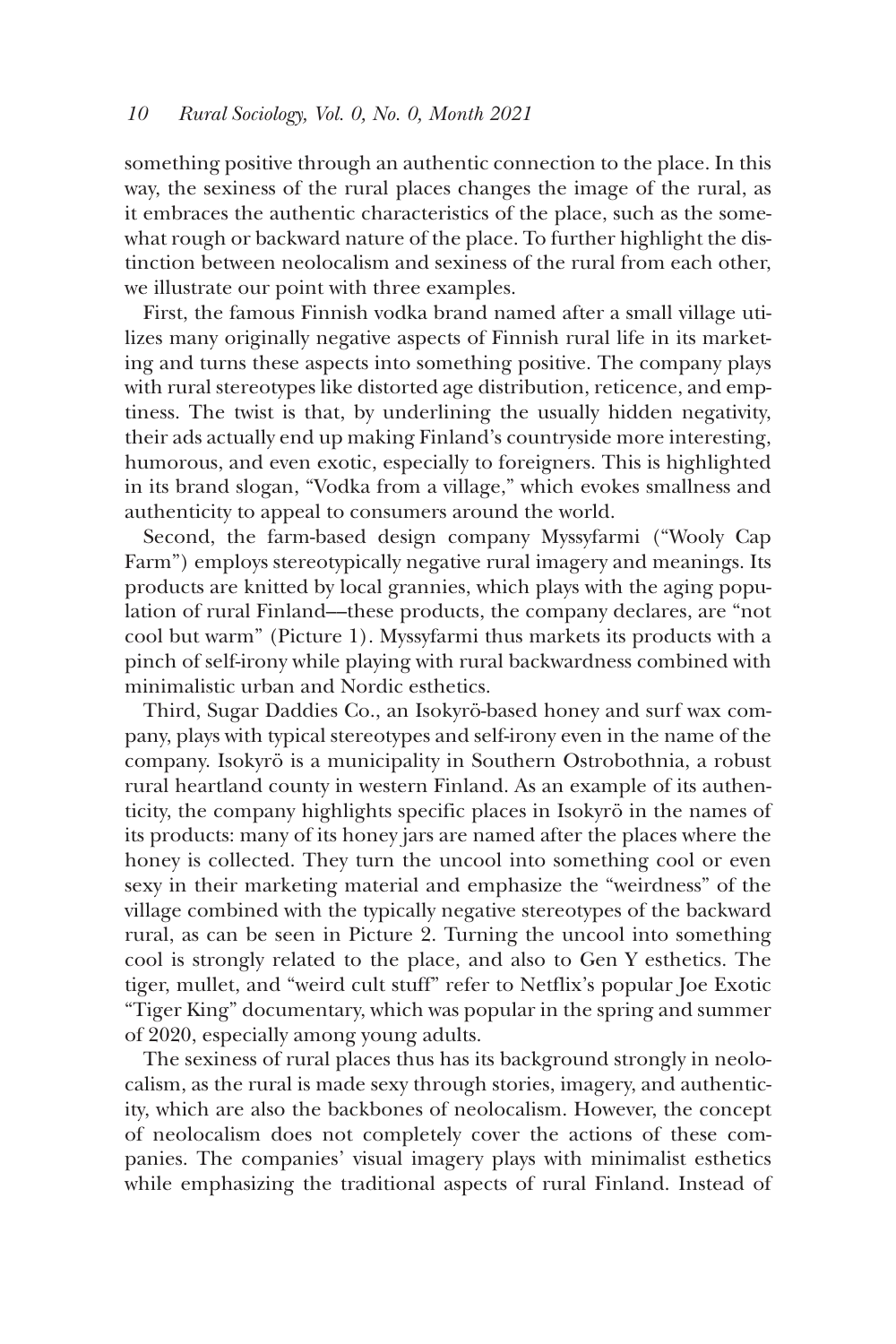

Picture 1. Myssyfarmi's Commercial: How Uncool Is That? Photography: Jere Satamo.

concealing the stereotypically negative aspects of the countryside, they are highlighted self-ironically.

According to Debies-Carl's (2018) analysis, bigger companies have a more generic understanding of places and locations, and cannot therefore believably adopt neolocalist claims. The Finnish examples support this argument: Most of the companies using these themes in their branding are young, small, and medium-sized enterprises (SMEs). In addition, most of the entrepreneurs who rely on the sexiness of rural places belong to Generation Y––they are millennials. The same can be observed about their customers; the image created by these companies seems to be especially appealing to Generation Y (Honkaniemi et al. 2019).

## **The Rejuvenating Role of the Changing Generations**

The fundamental idea of the concept of generation is that in terms of values, beliefs, and conceptions of life, each generation is different from its predecessors (Lindén, Annala, and Mäkinen 2016:40). Classic thinker Karl Mannheim [1927] (1952) distinguishes between biological and social approaches to generation (Alestalo 2007; Mannheim [1927] 1952). Whereas the biological approach is based on biological age, the social definition emphasizes that a generation is made up of the actions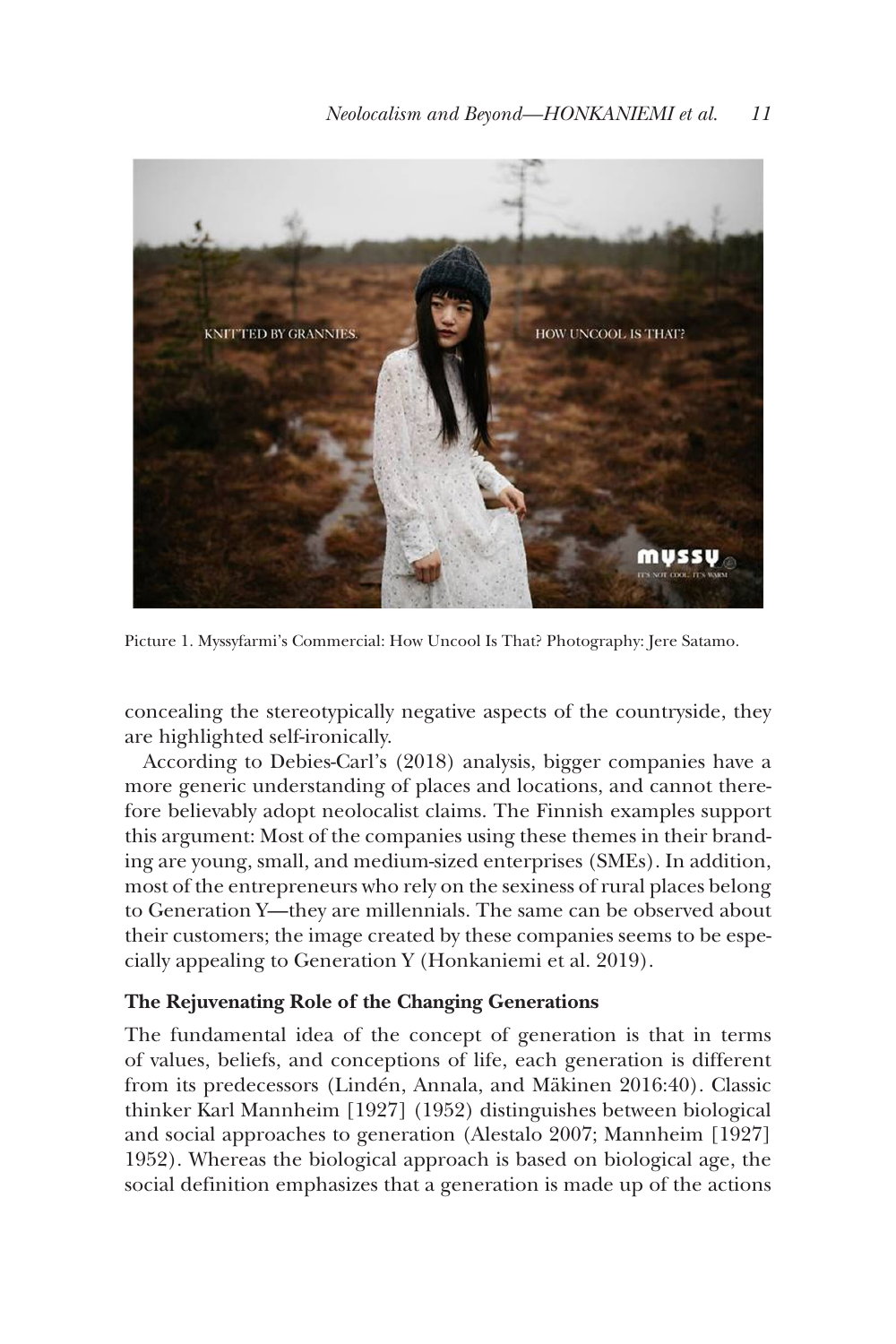

Picture 2. Sugar Daddies' Picture With Caption on Instagram: "Greetings From Isokyrö, If You Have a Mullet—You Can Apply to Become a Citizen in This Weird Village. But If You Own a Tractor You Get Access Into Some Weird Cult Stuff Which Does Not Include Tigers, but Bees."

of the people living in the same historical, social, and cultural environment (Toivonen 1998:177). The members of the generation are connected by an awareness of the specificity of their own generation. The distinction in lifestyles and values is usually made in relation to older generations (Purhonen 2007:17).

These observations are strongly linked to the concept of third generation return by social historian Hansen (1938). Hansen's (1938) main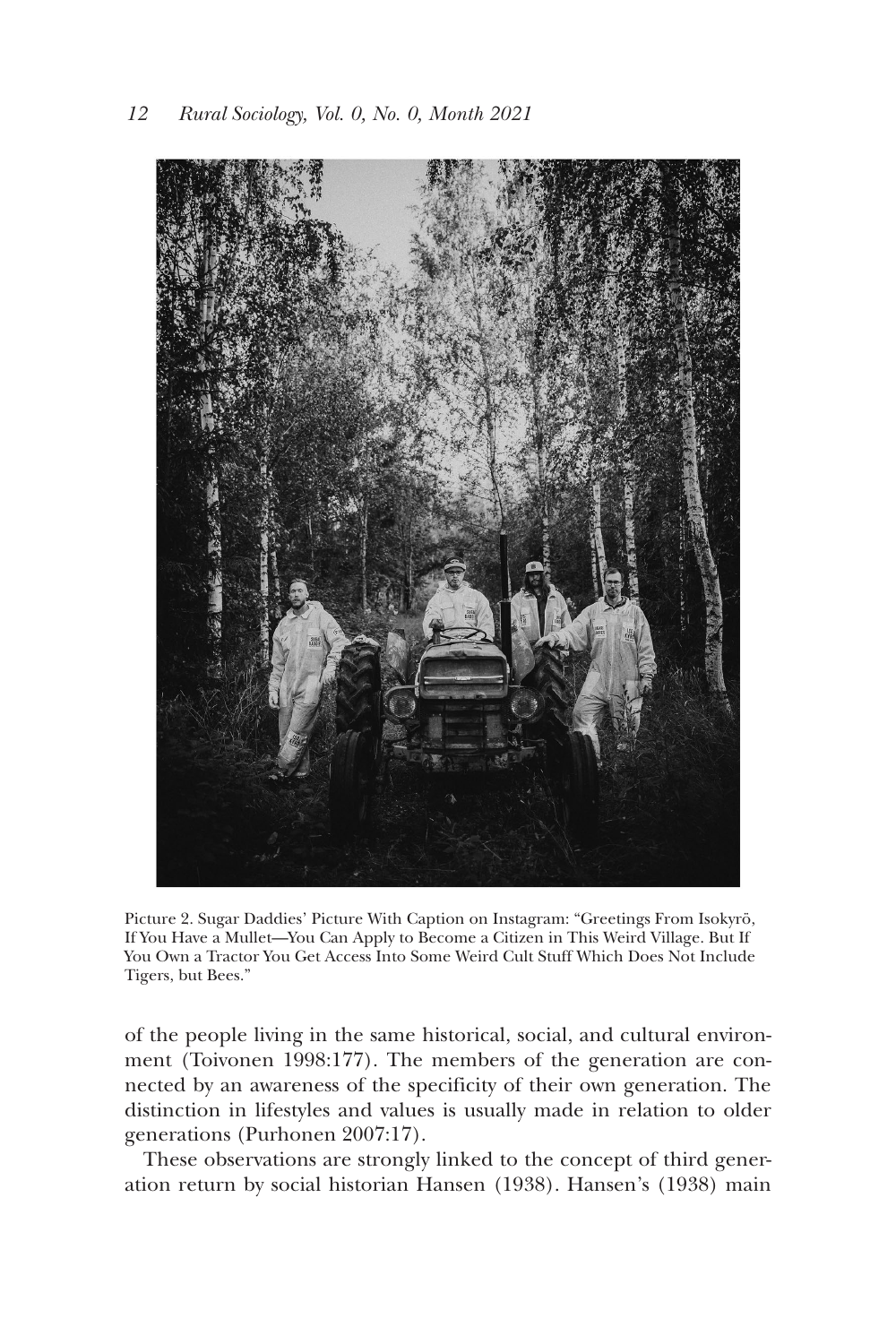idea is that the first generation of immigrants in the USA––those born abroad––retained their previous homeland's language and habits. The second generation, born in the USA, is more likely to adopt the New World's customs. However, the grandchildren of the first immigrant generation are more eager to look back at their original roots and are most likely to assimilate to the New World without losing their ethnic identity (Dewey 2020; Hansen 1938).

The same logic seems to apply to rural–urban migration patterns in Finland. Urbanization is relatively recent in Finland, and the first big migration from rural to urban areas started in the 1950s and 1960s. This means that the parents or the grandparents of Generation Y have one foot in the countryside and remember the push factors of migration, such as lack of jobs or small social circles. Yet, for the younger, third generation, the rural becomes interesting rather than just depressing. Therefore, an essential aspect of sexing up places is Generation Y, those born between the early 1980s and the 1990s (Piispa 2018), commonly referred to as millennials.

Following the logic of generational change, it appears that it is millennial entrepreneurs who are currently sexing up rural places. Furthermore, as they target consumers of the same age group, the phenomenon of sexing up rural places seems to be driven by millennials for millennials. To ground this evolution, we explore the general ideas of the millennial generation and their consumption patterns.

In regard to the generational experience of millennials, they are described as self-confident, self-revealing, open, optimistic, and willing to change (Gatrell, Reid, and Steiger 2018; Piispa 2018). In addition, millennials favor densely populated urban environments (Moos 2015). They are an "urban generation"––the statistics show that millennials inhabit large cities in Finland. It should be noted that, in the Finnish context, a large city is one with over 50,000 inhabitants. There are 21 such cities in Finland (referred to as C21). Around 63 percent of Generation Y lives in C21, while 53 percent of the total population are city dwellers (Piispa 2018).

In their lifestyle and consuming habits, millennials are interested in local cultures and people (Gatrell et al. 2018). Millennials favor smaller companies over mainstream companies (Carter 2016). According to Gatrell et al. (2018), millennials emphasize the values, lifestyles, and personalities of these smaller companies, are willing to pay more for their products and services, and show loyalty to those brands. Their food consumption can indeed be seen to differ from mainstream consumer culture (Cronin et al. 2014). Millennials are described as adventurous consumers who emphasize individualism and appreciate versatility,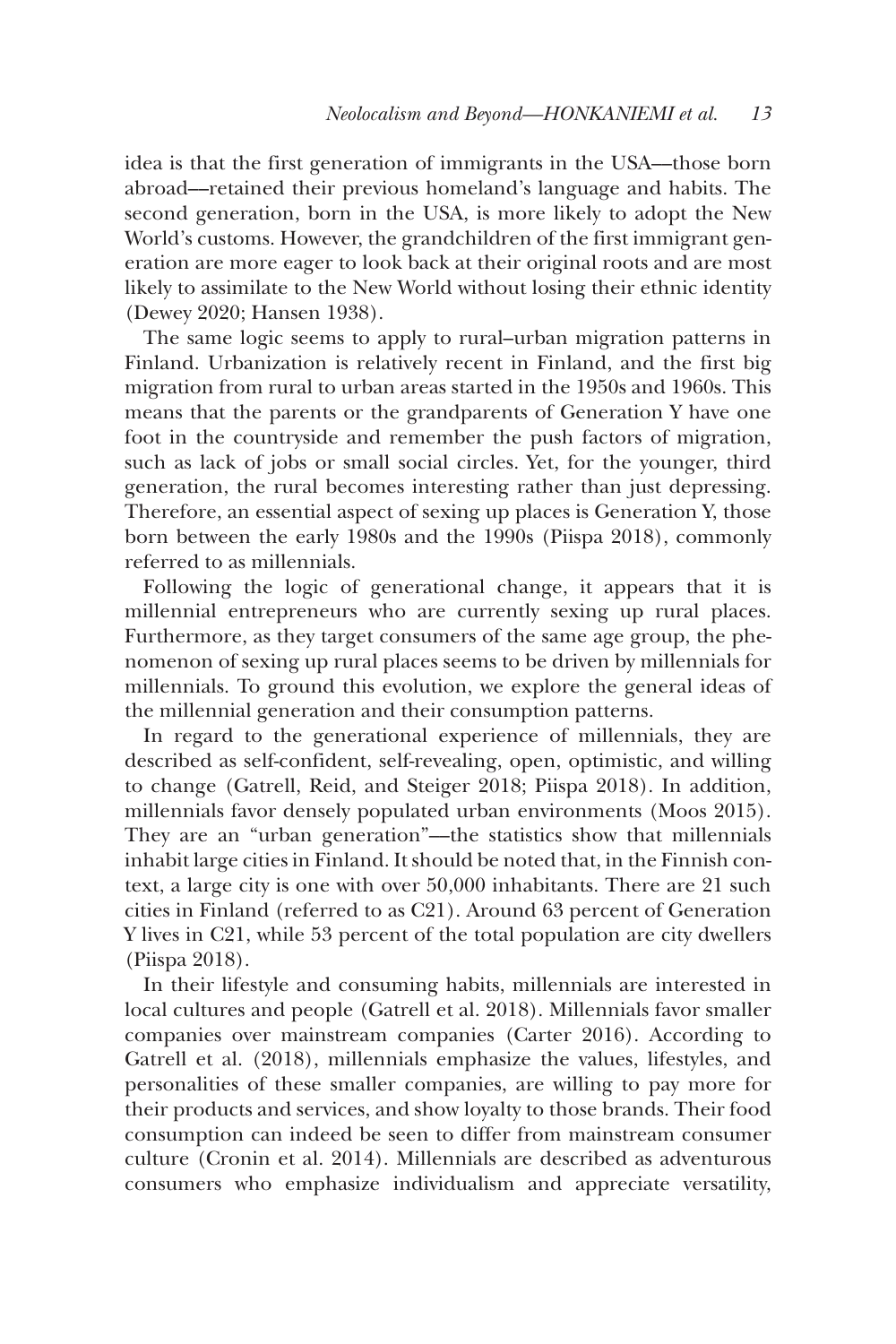authenticity, and creativity (Gatrell et al. 2018). Furthermore, millennials value ecological-ethical consumption (Chen and Chai 2010; Naderi and van Steenburg 2018), as reflected in the growing popularity of organic/vegetarian food, flea markets, and vintage shopping.

However, these overall consumption preferences and styles cannot possibly apply to the whole of Generation Y, although such generalizations are often made. Indeed, many of the consumption trends described above are particularly evident among a subgroup of Generation Y, hipsters, who are often portrayed as urban and trend-conscious young adults. Thus, as an example, their consumer behavior emphasizes flexibility, trendiness, and authenticity, and instead of favoring mainstream brands they prefer small products and services (le Grand 2017:1–2; Maly and Varis 2016). These characteristics show how millennials play a key role in the formation of the sexiness of rural places.

## **Data and Methods**

In order to achieve multisided viewpoints and spark open discussions on the sexiness of rural places, we generated data through qualitative interviews. Furthermore, to listen to both producers and consumers (Kavaratzis and Hatch 2013) involved in the sexiness of rural places phenomenon, we interviewed Finnish companies as well as rural and urban consumers.

When interviewing companies, we sought to gain insight into how features of neolocalism and the sexiness of the place appear in the activities of Finnish companies. Nine qualitative semi-structured interviews (Table 1) were carried out in the spring of 2018. The interview frame consists of four sections: (1) background information on the company (e.g., size of the company, the customer profile, and future prospects), (2) the brand of the company and role of the rural in it (e.g., the brand in general, to whom it is aimed at, feedback about the brand, the appearance of the rural in the brand, why the rural has been chosen, and the emphasized/unemphasized features of the rural in the brand), (3) the rural in general (e.g., the general perception of the rural, whether it is trendy and important, the location of the company, and the desire to develop the community), and (4) other (e.g., freeform answers and other specific discussions relating to the particular company). The interviews were conducted in person at the interviewees' office (5) or by telephone (4). The interviews spanned from 30 to 55 minutes and were transcribed, yielding 71 pages of text.

The selection of companies was a two-part process. First, we sought to find Finnish companies using the ideas of neolocalism in their marketing and branding. The total number of companies soon reached 100.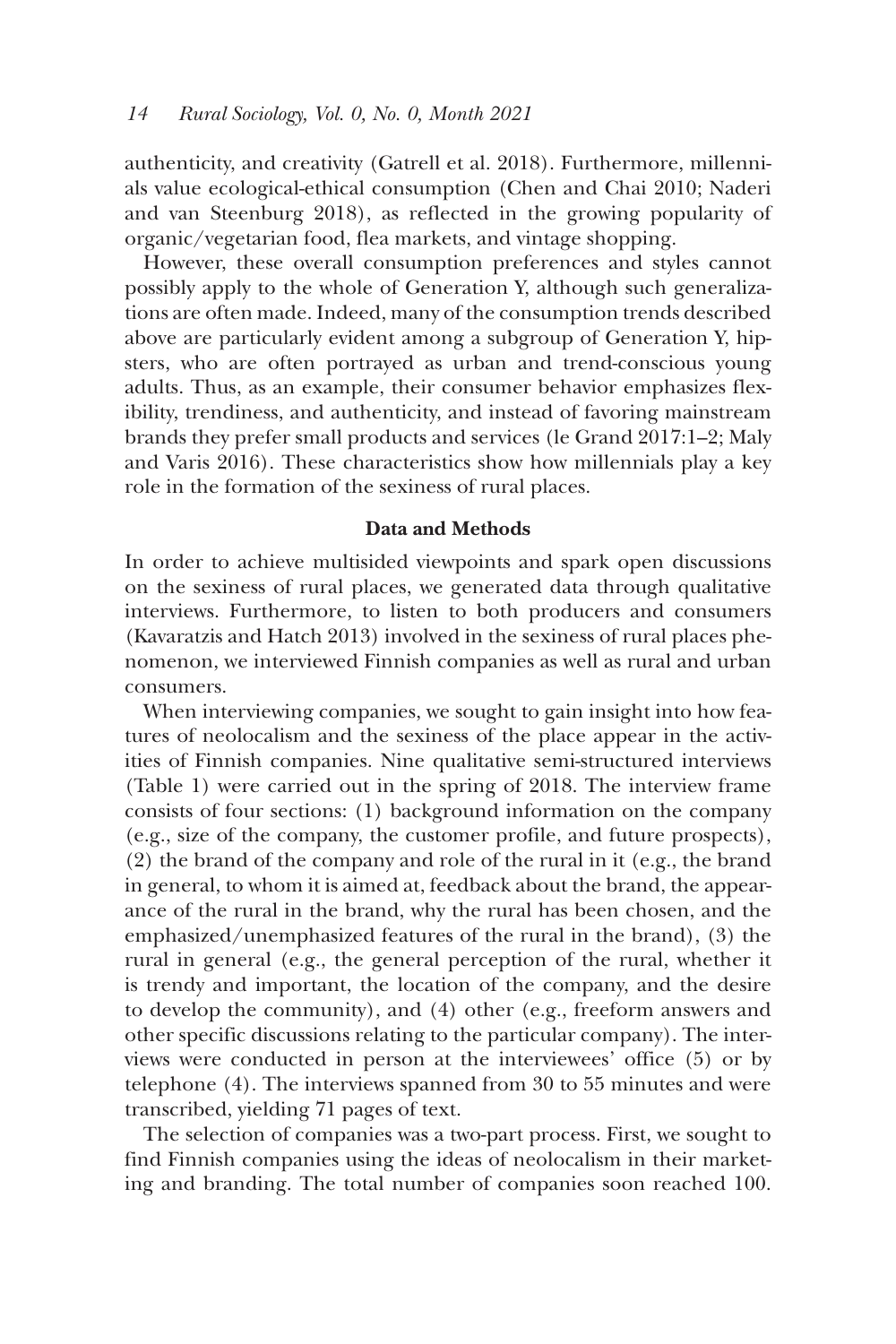| Company        | Industry       | Company Turnover  |  |
|----------------|----------------|-------------------|--|
| C1             | Cosmetics      | <b>EUR 38,000</b> |  |
| C <sub>2</sub> | Superfood      | EUR 221,000       |  |
| C <sub>3</sub> | Furniture      | EUR 2.6 million   |  |
| C <sub>4</sub> | Alcohol        | EUR 205.3 million |  |
| C <sub>5</sub> | Clothing       | EUR 2.3 million   |  |
| C <sub>6</sub> | Alcohol        | EUR 4.5 million   |  |
| C7             | Dairy products | EUR 700,000       |  |
| C8             | Cosmetics      | <b>EUR 11,000</b> |  |
| C9             | Clothing       | EUR 300,000       |  |

**Table 1. Data Set 1: Companies Interviewed Through Industry and Company Turnover.**

Second, we focused on those in this group using the idea of sexing up rural places as a core brand strategy. Also, when choosing the companies, we sought diversity in terms of industries represented, while choosing only companies operating in consumer markets. In addition, the companies were chosen based on their brands' visual imagery. Furthermore, the companies varied in size; the turnover of the interviewed companies ranged from EUR 11,000 to EUR 205 million. Eight of the companies are SMEs and one is a listed company. This process eventually led to the selection of nine companies.

Aligned with the initial assumption of the influence of generational change, we could easily observe that in the original list of 100 companies, Generation Y was well represented. As the age of the person interviewed was not a selection criterion, out of the chosen interviewees (entrepreneur, brand manager, and CEO) five were members of Generation Y and four of the preceding Generation X. However, the generational impact was evident in the companies, as five of the interviewed companies are young, founded in the past 5 years, and the rest had transferred their business to the younger generation, which had changed almost the whole company in terms of image and strategy. In Table 1 below, we list the companies interviewed.

Second, the consumer data were generated in four qualitative focus group interviews (Table 2). In order to gain a multifaceted understanding of consumer meaning-making regarding the Finnish countryside and its connection to company images, we interviewed both consumers living in rural areas (two groups) and urban consumers (two groups). The interviewees were recruited via a call posted on the social media pages of two of the biggest cities of Finland and of two rural municipalities. The selection criteria for consumers to be included in the focus groups were their personal experience of being either "a city person" or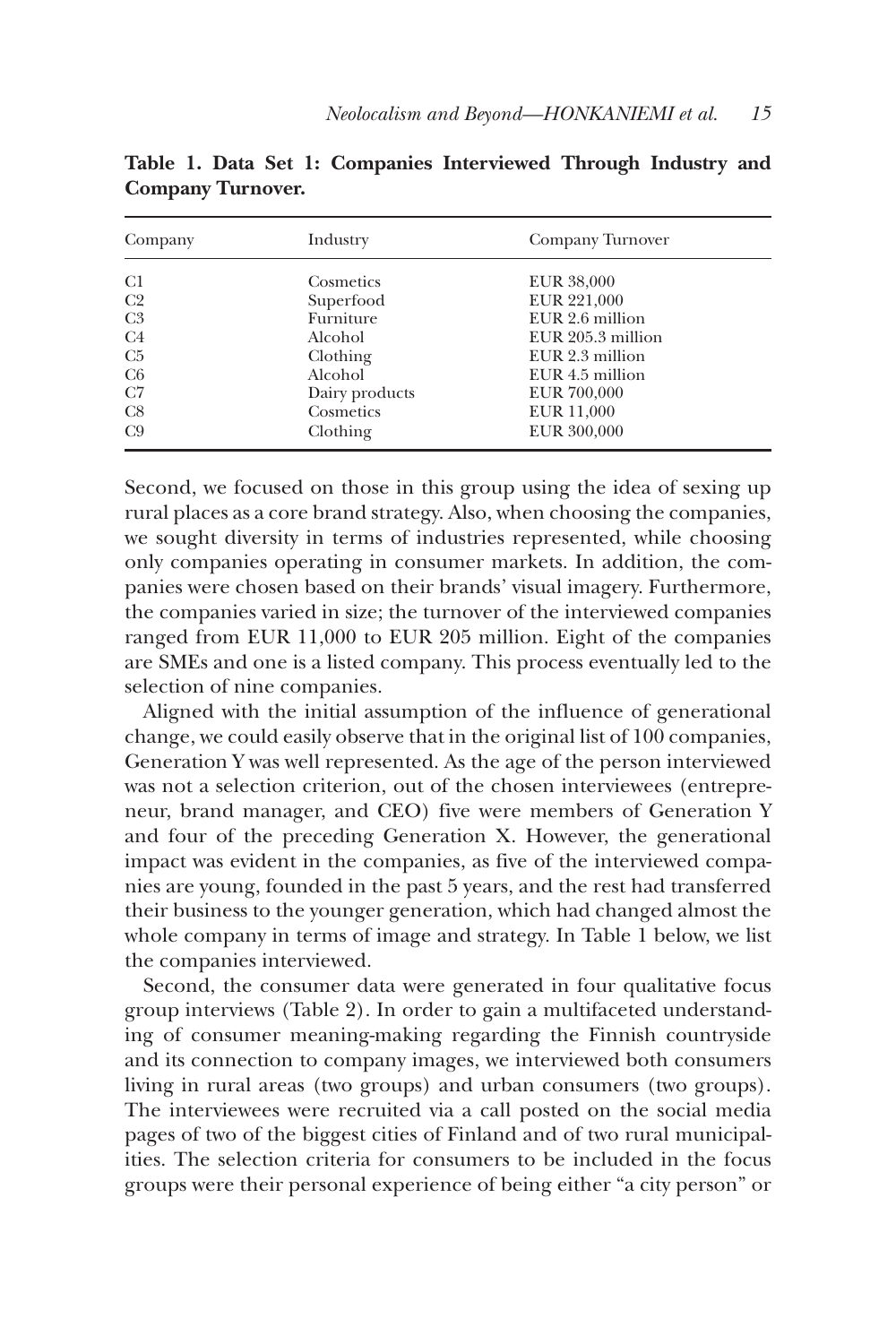| Rural Consumers (R)    | Municipality of Teisko                         | 4 women and 4 | Age $22-67$ |
|------------------------|------------------------------------------------|---------------|-------------|
| (Two Groups)           | (four persons)                                 | men together  |             |
|                        | Municipality of<br>Kangasala (four<br>persons) |               |             |
| <b>Urban Consumers</b> | City of Tampere (four                          | 5 women and 4 | Age $24-35$ |
| (U)                    | persons)                                       | men together  |             |
| (Two Groups)           | City of Helsinki (five<br>persons)             |               |             |

**Table 2. Data Set 2: Consumers Participating in the Focus Group Interviews.**

"a rural person." Their ages ranged between 22 and 67, but almost all (15 out of 17) were members of Generation Y. The focus groups were carried out in person during the fall of 2018 and each had four or five participants  $(n = 17)$ . The focus group interviews took place either in local cafés or participants' homes according to their wishes.

The focus groups followed an identical script, which was however allowed to change according to discussion and social interaction. The script consisted of three themes––brands and advertising in general, images related to rural areas, and brand narratives––which were further illuminated by more detailed questions appropriate to each conversation. To provoke fruitful discussion on meanings related to the rural business, an advertisement video––from one of the interviewed alcohol-producing companies––was shown during the discussion. The video was particularly suitable for our purposes as the company uses strong visual imagery in its marketing and has firm roots in the Finnish countryside. This enabled us to elicit conversations about rural meanings in marketing without explicitly mentioning any preset ideas. The focus group discussions lasted around 45 minutes and were transcribed, resulting in 58 pages of text.

The analysis of both data sets followed hermeneutic procedures of interpreting qualitative data, comprising abductive data analysis in which both theoretical understandings and the richness, originality, and distinctiveness of the data are emphasized (Thompson 1997). In the first phase, the company and consumer data sets were analyzed separately to identify any emergent themes on the sexiness of rural places. Thus, the initial coding of the data sets was informed by extant theory, paying attention to features of neolocalism (e.g., authenticity, social engagement in local places, and tradition), but allowing any new themes to enter as they emerged when analyzing the data sets. In the next phase, to find shared meanings and interpretations, we aligned the two data sets to identify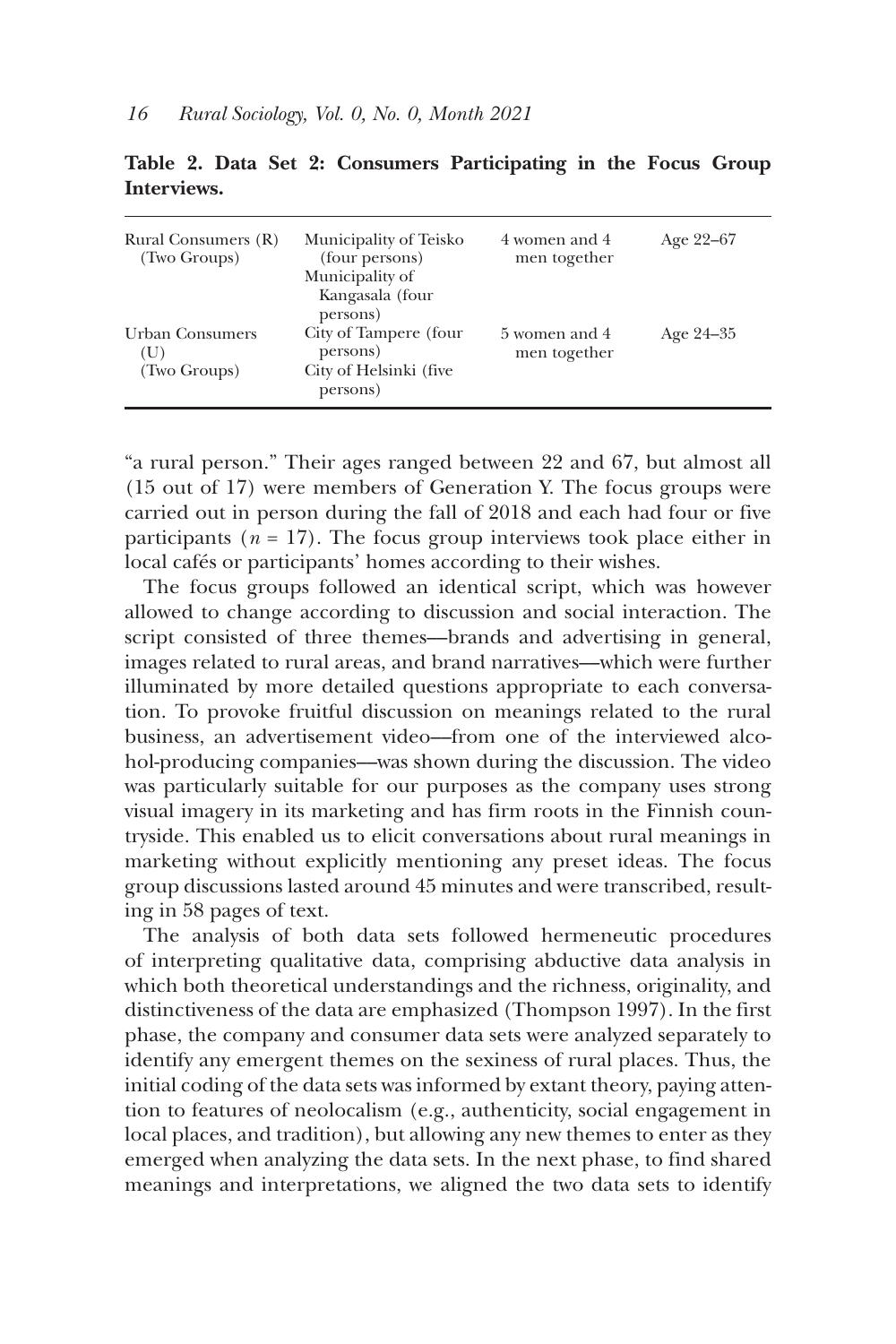commonalities and extract joint themes. In searching for shared features of the sexiness of the place, we used extant theory as an informative tool, bearing in mind the prior understanding on neolocalism, but focusing on finding a novel conceptualization of the features characterizing the sexiness of rural places. Therefore, as our aim was not only to strengthen existing ideas of neolocalism, but also to look beyond it, the final finding categories highlight the features that revise it by adding new nuances.

# **Companies and Consumers Sexing Up Rural Places of Finland**

Our analysis shows both outcomes that strengthen the prior ideas on neolocalism in a traditional sense and also highlights how the new nuances of the sexiness of rural places revise the extant knowledge on neolocalism. In regard to the previous research on neolocalism, the themes of authenticity, stories, history, small places, tradition-enhancing visions, social engagement with local activities and people, and the social connection of business to the place (Argent 2018; Schnell 2013) also came up in our data. Next, we first illustrate how our findings support prior theory with examples of authenticity, social engagement, and connection, and then, in the following sections, we focus on novel nuances.

First, authenticity in relation to a rural place is evident in both the consumer and company interviews. Of the nine interviewed companies, seven either reside in or hail from the village the company highlights in its brand. The other two companies are also authentically connected to rural places––they have a big manufacturing plant in the village or the entrepreneur has roots in that rural area. The companies felt that if the brand is not authentic, it will be caught in the act, as consumers are very sensitive about noticing false stories. Therefore, this involves creating a brand narrative that engages consumers credibly. Consumers indeed emphasized that when rural images are used in corporate marketing, the connection must be authentic and real; for instance, it must be easy to link the line of business––such as foods––to the countryside. Thus, the connection between the company and the rural needs to be authentic; as an illustration, one of our informants describes a case in which the opposite is true:

R1: "Yeah, like, if Shell shows you mountain streams, that just feels tacked on …"

Second, in relation to social engagement and connection, companies operating in a neolocal framework are employers in their community and the engines of the local economy and place-based social development (Argent 2018:11–12; Martin 2003). Desire to develop the region also emerged in our analysis. Based on our data, companies that sex up rural places have a strong local role; besides the production of images,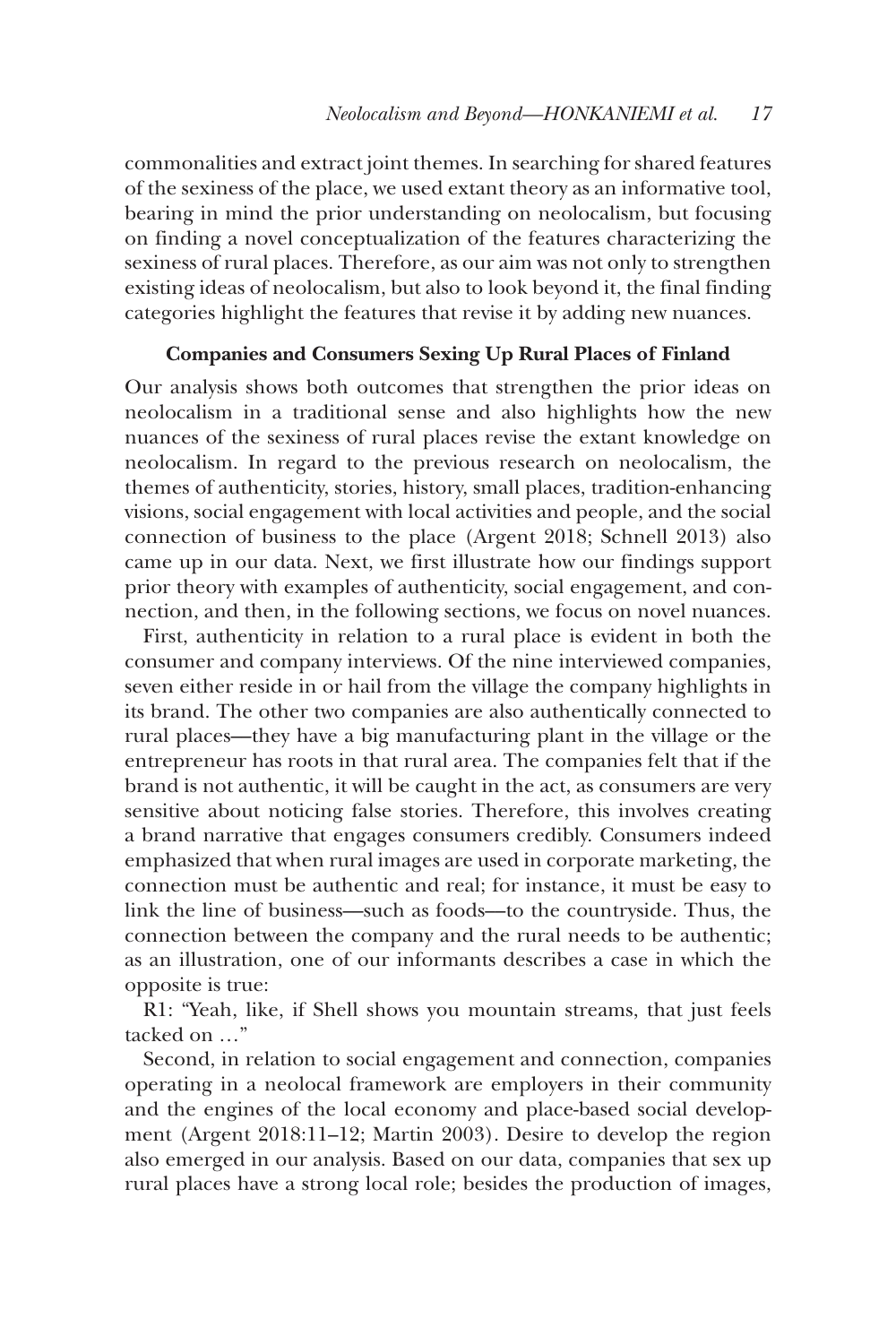they also participate tangibly in rural development. For example, one company maintains and develops local expertise and helps other smaller companies in the same industry in its region. Many companies also mentioned other companies that might benefit from using the idea of the sexiness of rural places in their marketing. Consumers, in turn, expressed their wish to support local producers, especially smaller ones, and thereby participate in vitalizing not only companies, but also their operating environments.

In addition to the abovementioned extant characteristics of neolocalism, our analysis shows three novel nuances relating to how the sexiness of rural places is presented and conceptualized in products and brands. They are: (1) generational experience, (2) mental hybridization of the rural and the urban, and (3) minimalistic visualization, which is distinctly different from neolocalist traditions. These features combined bring out the core of the sexiness of rural places, which is the creation of a new image for Finnish rural areas. These key features are highly overlapping and in constant dynamic interaction with each other as the meanings develop in relation to each other. Thereby, sexing up rural places not only updates and adds new nuances to neolocalism, but also showcases the dynamic and ever-changing nature of such a construct in need of revision. This framework is illustrated in Figure 2.

#### **Generational Experience**

The generational experience of Generation Y (or millennials) is the first feature that revises neolocalism toward the sexiness of rural places. On the one hand, millennial entrepreneurs are responsible for brand image creation. On the other hand, millennial consumers exhibit the most favorable response, which then expands to other age groups. The next quotes from urban consumer focus groups highlight how generational experience is intertwined with emerging imaginative visions, consumer memories, rural scenery, and the way these imageries are employed in creating brand images for trendy new foodstuffs (e.g., local, vegan) and further experienced by various kinds of consumers. In addition, they highlight the binaries between the urban and rural while discussing the differences in generational experiences.

U2: "Older people might remember childhood memories. They've been used in past ads. More people lived in the countryside in the past. Rural areas are rich in evocative imagery, and it's easy to tie the image marketing of different products to that. Think about the food business: Local production, vegan products or pure products in general are fashionable words that people unconsciously associate with a product linked to a rural landscape. It's a rich area that creates different impressions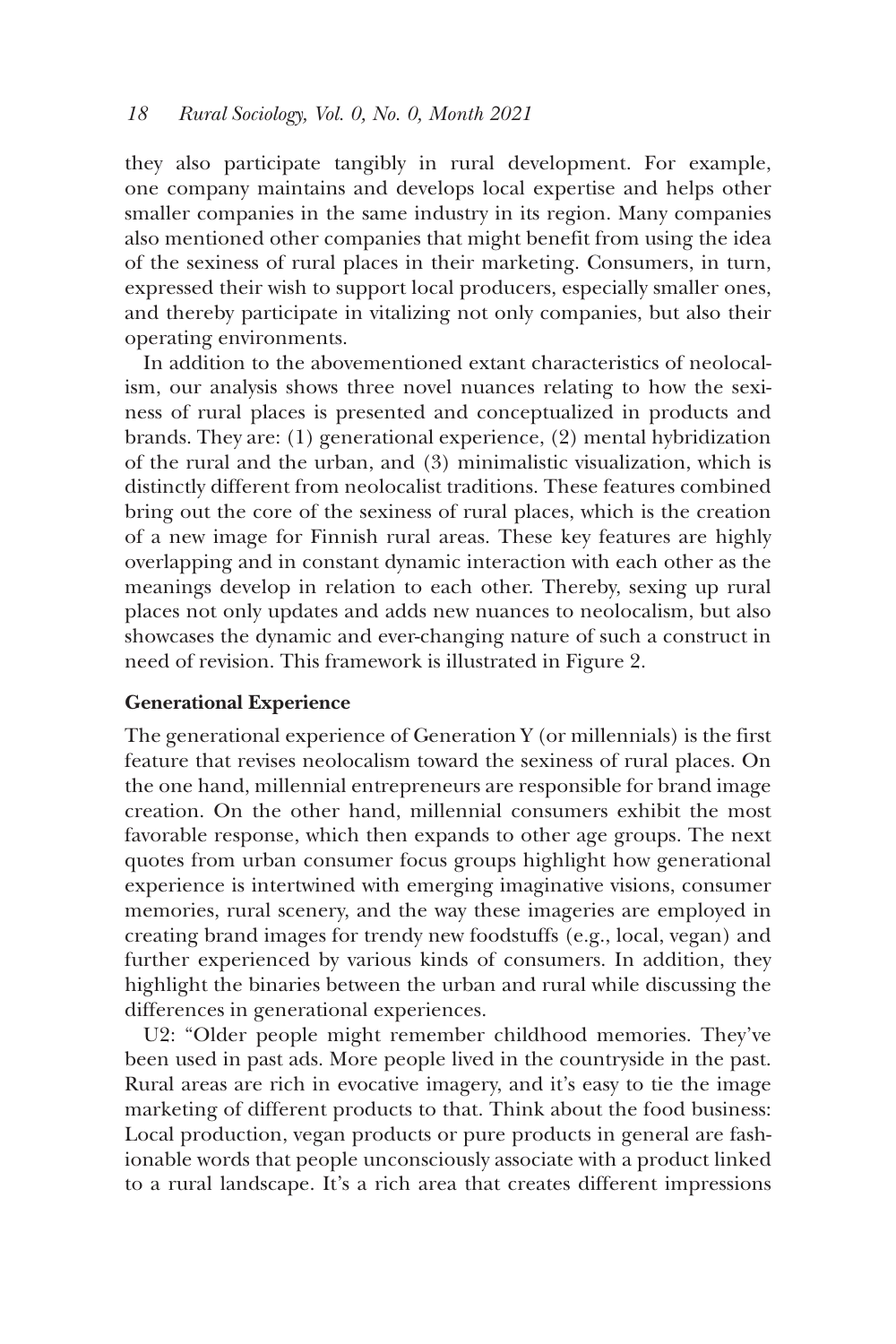

Figure 2. Framework for New Image Creation Through Sexing up Rural Places.

for different consumers—a neat, sure-fire solution. Many kinds of consumers link their own memories of nature and the countryside to the product…"

U1: "I started thinking of all the memories that come to my mind [about the Finnish rural] and then my thoughts drifted to my grandparents—the countryside means old people, and the city means young people. I know very few young people who live in the countryside."

Social and personal memories of a certain place are indeed found to be an important part of place-based memory and heritage construction (Wheeler 2014:17). Also, the concept of third generation return is emphasized here as the generational experience of rural background came up in our data; consumers felt proud of their rural roots. Many consumers consider themselves as both urban and rural citizens (also, Aho and Rahkonen 2014), for instance, because they live close to both surroundings; one of our informants says: "We go to the city to work and see cows on our way back home—which are we, urban or rural?"

Generation Y contributes to the creation of the new image of the rural, in which themes of authenticity, openness, ecology, ethics, and smallness are closely intertwined. This new image and imaginative understanding of Finnish rural areas differs significantly from the discussion, in which the rural is seen pessimistically and as uninteresting (Leinamo and Voutilainen 2017). Companies that sex up rural places create this new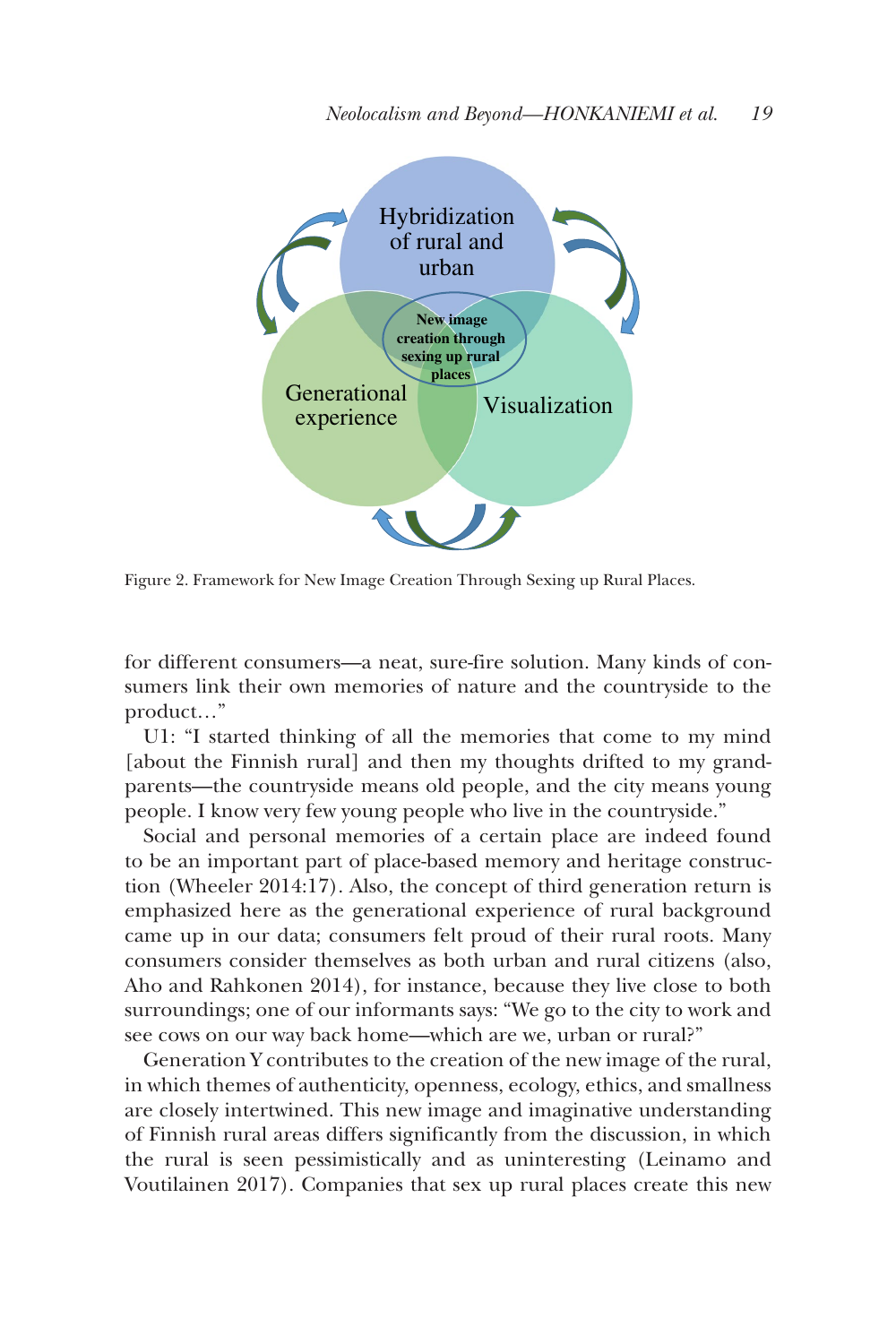image, which is tightly interwoven with the generational experience, as the following company excerpt showcases.

C4: "I realized that we've already got a true story […] that something is truly from some place, is much more important to millennials than to older generations—that you're from somewhere, you can be traced back to that place …"

The consumption patterns and practices of millennials are indeed essential; in particular, our data shows how hipsters as its subgroup consisting of urban and trend-conscious young adults have a significant impact on the success and popularity of rural products. They emphasize flexibility, trendiness, and authenticity in their consumption, and favor small-scale producers (le Grand 2017:1–2; Maly and Varis, 2016). What is desirable and credible in the eyes of a trendy urban consumer may stem, maybe surprisingly, from the "untrendy" rural. As the following quote from a company highlights, hipster culture is truly beneficial for this phenomenon, as hipsters appreciate cool and authentic involvement that does not need to originate from big cities.

C6: "I think hipster culture is wonderful—they appreciate small, cool things, wherever they're from. These things don't have to be from Helsinki or New York, by some big brand that steamrolls over everything. Hipsters get into cool things from everywhere and learn all about them."

In summary, the generational experience highlights how the rural gains new interpretations in the eyes of millennial consumers and producers, and is entwined with meanings stemming from the urban, as discussed below.

### **Hybridization of the Rural and the Urban**

The second feature extends neolocalism toward rural–urban hybridization. Emphasizing urban elements is rare in the frames of neolocalism (Debies-Carl 2018), and in line with more general notions of place identification in which urban residents are found usually to negatively highlight the distinctive characteristics of rural areas to strengthen their city-identification (Twigger-Ross and Uzzell 1996). Therefore, the idea of crossing this rural–urban binary with hybridity (Wheeler 2014) revises earlier discussions. Our findings show that companies invigorate brand images through their visual appearance, particularly in a way that combines elements from both the urban and the rural worlds. This visual-esthetic image reduces the mental gap between the rural and the urban, as it borrows elements from both and thereby enables attracting young and urban consumers.

According to the company interviews, their products are not aimed only at urban consumers per se. However, city-living consumers are the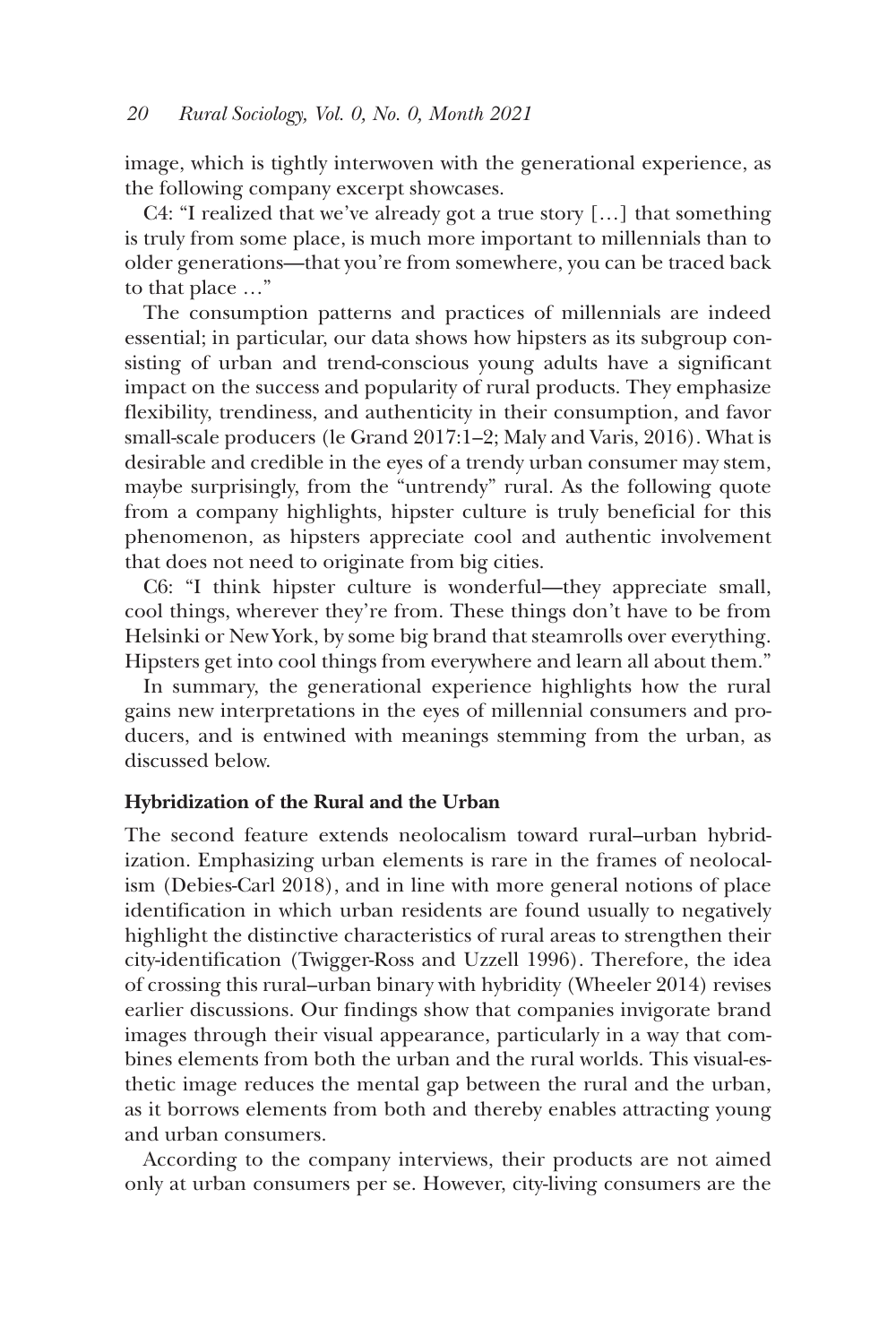ones who seek authentic products, and in this context, the rural generates the characteristics they respond to positively. Urban consumers want to "feel" and "live" a rural experience in safer, familiar surroundings. Urban consumers pointed out that it would be vital to narrow the gap between the rural and urban in consumption. The rural can be seen in urban settings in many respects, as one of our company interviewees explained:

C5: "An enlightened urban consumer wants authentic products […] We don't make fashion, but wilderness wear under our original concept. These consumers experience our clothes as authentic and thus cool you can see people wearing our jackets in the city, too."

The target consumer of this kind of rural–urban hybridization is not "a genuine guy living in a cottage in the wilds of Lapland," as stated by one of our company interviewees. Rather, it is aimed at consumers who have rural roots. Therefore, the images often play between the "real" rural and the urban: neither too close nor too far from the rural. In the consumer focus groups, city-dwelling consumers especially enjoyed this hybridization. The following excerpt illustrates how urban consumers analyze the alcohol company advertisement in a way that highlights traditionality and old-fashioned feelings, while satisfying urban expectations of a good story and high-quality visualization.

U1: "The images and other stuff had an old-timey feeling, but the storyteller's voice gave me chills—like, wow, he's gonna tell a great story. I liked that it was old-fashioned, traditional in a good way."

Thus, the consumers linked themes of traditionality and old-fashioned to the rural, and these (sometimes negative) images are not hidden, but openly played with. Indeed, when the company has successfully sexed these ideas up, the feeling is also urban.

When the stereotypically two extremes of place—urban and rural collide without juxtaposition, the images and conceptions of these two will mix and be revived. The exciting and dynamic is not reserved only for the urban and the boring and the static not only for the rural, as the next quote points out. The interest of the quote lies in its surprising and candid way of connecting these two worlds:

C6: "We combine the typical hipster vibe of the Punavuori [trendy neighborhood in downtown Helsinki] with a rural flavor, not by portraying them as opposites, but by creating similarities."

C9: "People want to see images they can relate to—so we have to show our products in an urban environment, which is where probably 90 percent of our products are used. We also have to show that side, too, we can't just be all straight-laced and stuck out here in the fields. But in our mix of urban photos and images from the countryside, we've got this …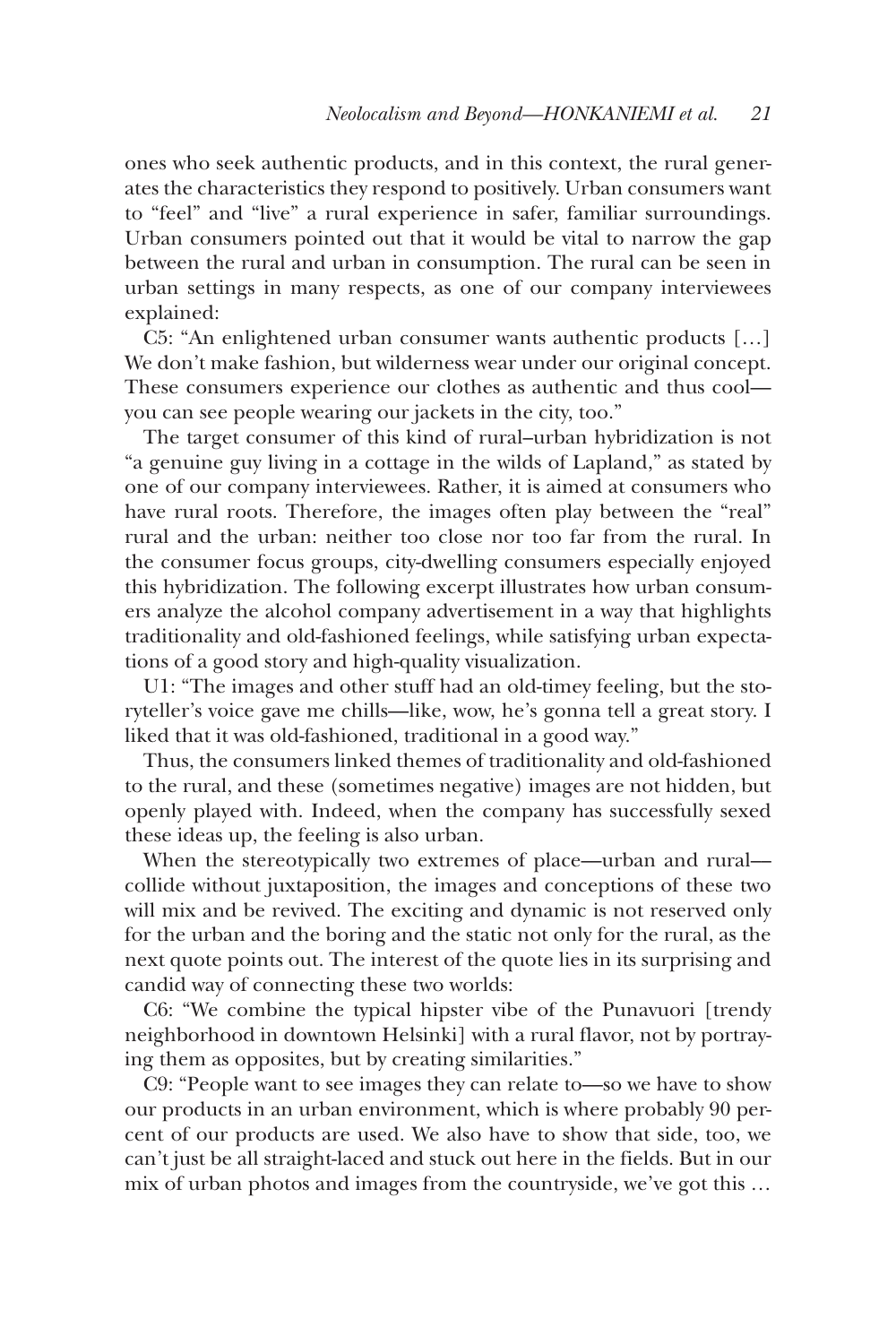balance. At the same time, we must also be careful not to lose the essence of what makes us different."

Thus, creating a brand narrative that engages consumers requires balancing both sides with style. Rural–urban hybridization to a great extent involves the visualization of the idea, we analyze how exactly in greater depth in the following.

## **Minimalist Visualization and Imagery**

The third feature, visualization, updates neolocalism so that the sexiness of rural places is produced mainly through minimalism, such as black-and-white images and/or sharp trendy colors with stylish layout. Minimalism as a movement is nothing new. In general, the concept has usually described a wide variety of different forms of art, music, design, or architecture in the 20th century. The concept is also often used, for example, in connection with dressing and interior esthetics and decoration. Especially in recent years, more popular observations have been made about the interconnection of minimalism and millennials (e.g., Davis 2020; Weinswig 2016). Concepts such as "millennial aesthetic," "millennial pink," or "hipster aesthetics" have emerged, and they are usually described with the words "gentle," "enticing," "placid," or "friendly." They also favor "blank, clean surfaces" and "soft lines" (Davis 2020), linking them more to the classic interpretation of minimalism. Though these concepts may seem a bit vague, they have something important to tell about this time. For example, minimalism can be seen not only as style, but also as a way of life. Reducing consumption, caring for the environment and coping with less can also be seen as part of a minimalist way of thinking (e.g., Davis 2020; Karunungan 2017; Tate 2020; Weinswig 2016). These qualities can also be seen in the marketing actions of companies we interviewed.

Typical neolocalism does not employ a minimalist style of imagery. For example, Schnell and Reese (2003:59) did not find modern imagery or names in their data. On the contrary, according to them, historical lifestyles are emphasized over modern ones, and images tend to connect to history through nostalgia (e.g., steam ships, and horses). As the new minimal visualization brings the elements of the rural to the urban environment, millennial consumers can buy a piece of the rural when purchasing the products. According to Lundström, Honkaniemi, and Viinamäki (2019), these characteristics go hand in hand with the general associations of the Finnish countryside, such as nature, purity and authenticity. However, as Picture 3 shows, the visual imagery plays with old-fashioned rural artifacts (such as an enamel mug, traditionally used in Finnish rural areas), but in a way that the representation style and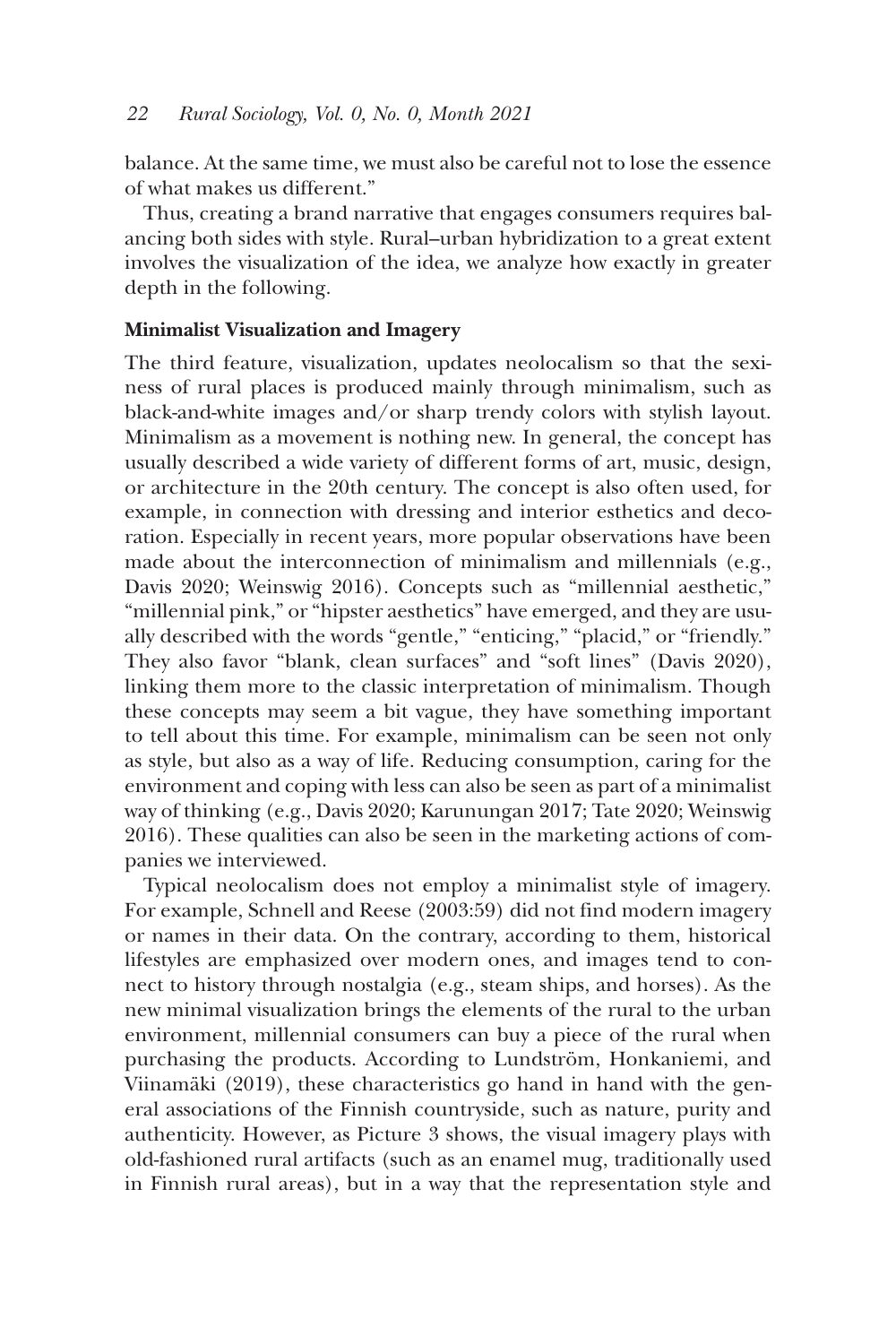

Picture 3. Kyrö Distillery's Commercial: Rural and Urban Hybrid.

layout of the picture is minimalist and more up-to-date (such as blackand-white color scheme and angle of the picture), and this particular rural item is brought into an urban-looking bar with the highly emphasized branded product. This kind of representation style can also clearly be seen in Picture 2, where an old rustic tractor is modernized and visualized in a new minimalist way.

Some of the interviewed companies stressed that many good rural products and services remain unknown due to inadequate and outdated marketing and branding. In many cases, the product itself may be of high quality, but is not marketed to appeal to the younger audience. A similar observation can be made about the dry, bluntly informative marketing communications of rural places (e.g., municipalities), although visuality is becoming increasingly important along with the growing role of social media, in which much of the image creation takes place. One of the company representatives analyzes this phenomenon:

C5: "It doesn't matter how excellent your product or place is—if you can't communicate about it properly, your sales will suffer, you won't make the most of it."

The significance of high-quality visualization also emerged in consumer data. Urban consumers, in particular, liked the advertisement's self-ironic humor that twists the traditional meanings of the rural. As the humor is connected to the quality of the product, the company,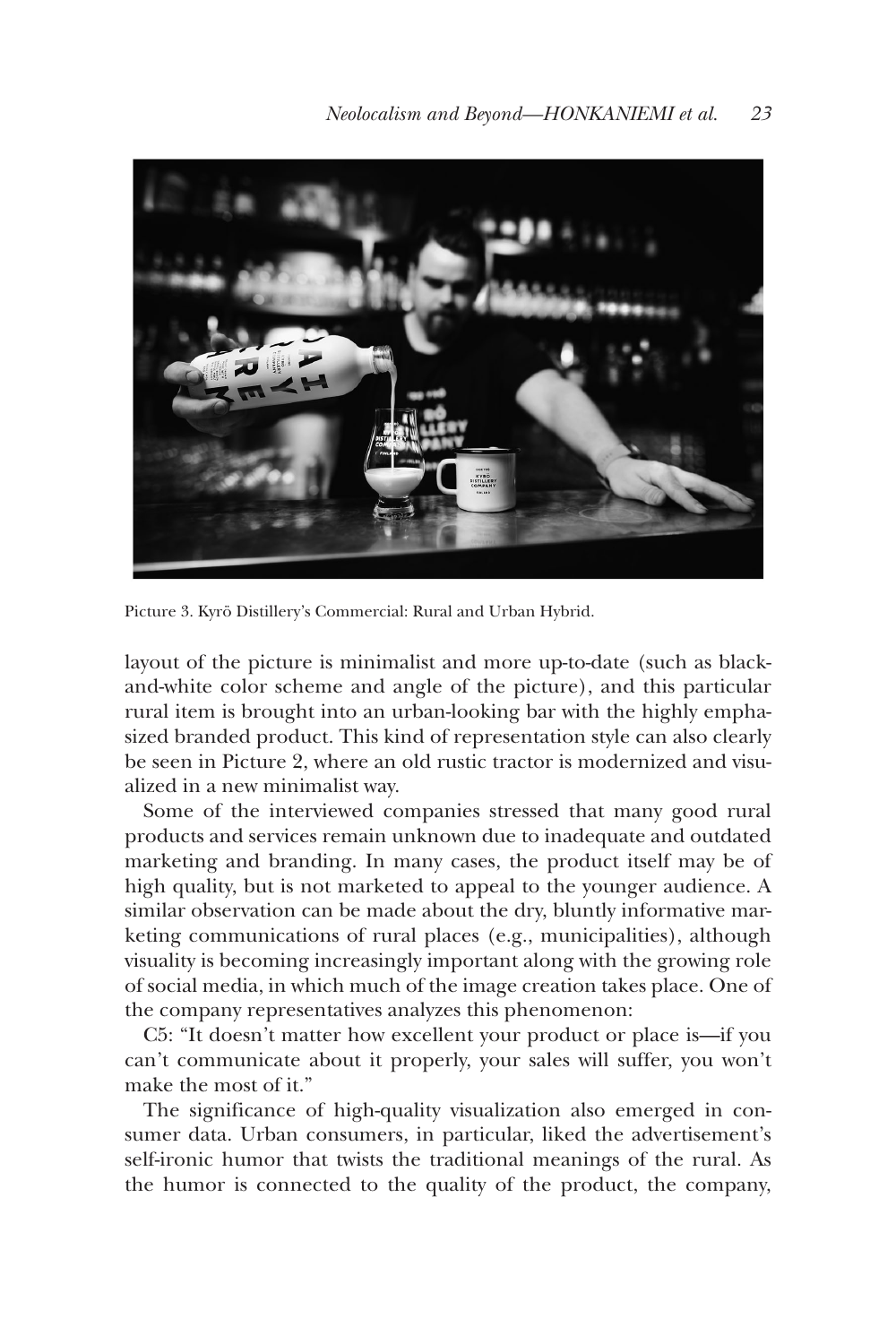smallness, and the Finnish countryside, it seems to successfully generate authenticity and honesty for the brand. Most importantly, this image is carried out through minimalist visualization:

U1: "I think it's really minimalistic, nothing extra—they produce just one product and that's it. And it's good."

Our analysis has shown how the three features––generational experience, rural–urban hybridization, and minimalistic visualization––are interrelated when establishing the sexiness of rural places in a way that revises neolocalism. Next, we finalize our analysis to highlight how these features combined result in new image creation for companies sexing up rural places.

### **New Image Creation**

New image creation relates to the novel kind of imaginative understanding of rural areas through the three features. Generational experience, rural–urban hybridization and minimalist visuality together create a new rural image by and for millennials. These three features of sexing up rural places stem from and simultaneously revise the concept of neolocalism. Figure 2 highlights these intertwined and overlapping features of the sexiness of rural places. To illustrate, generational experience is strongly linked to the use of minimalist, trendy visuals, which in turn leads to a new kind of image of rural areas. Rural–urban hybridization is also interconnected, as the visual brand images combine features of both rural and urban environments attracting millennial consumers.

Furthermore, not only are these features intertwined, so are the actors and places contributing to the creation of the sexiness of rural places. Companies attach emotional ties and meanings from a place to their branded products, while consumers want to "experience" the rural in a way that highlights the good values of a particular rural place. According to Lippard (1997), each time we enter a new place, that place adds something to us, and we also add something to the place. Therefore, places, companies and consumers form a circle in which all participate in this new image creation of rural meanings (also, Kavaratzis and Hatch 2013).

New image creation emphasizes the importance of visual materials because mental attachment to rural places is created particularly with images featuring a mixture of rural and urban elements. As this combination decreases the contrast between the rural and urban, rural places become a natural part of urban life. Furthermore, when an urban consumer embraces a product mainly developed for rural conditions (e.g., Fjällräven or Timberland), the identity of this brand experiences a dramatic change (Kuksov, Shackar, and Wang 2013). In this case it refers to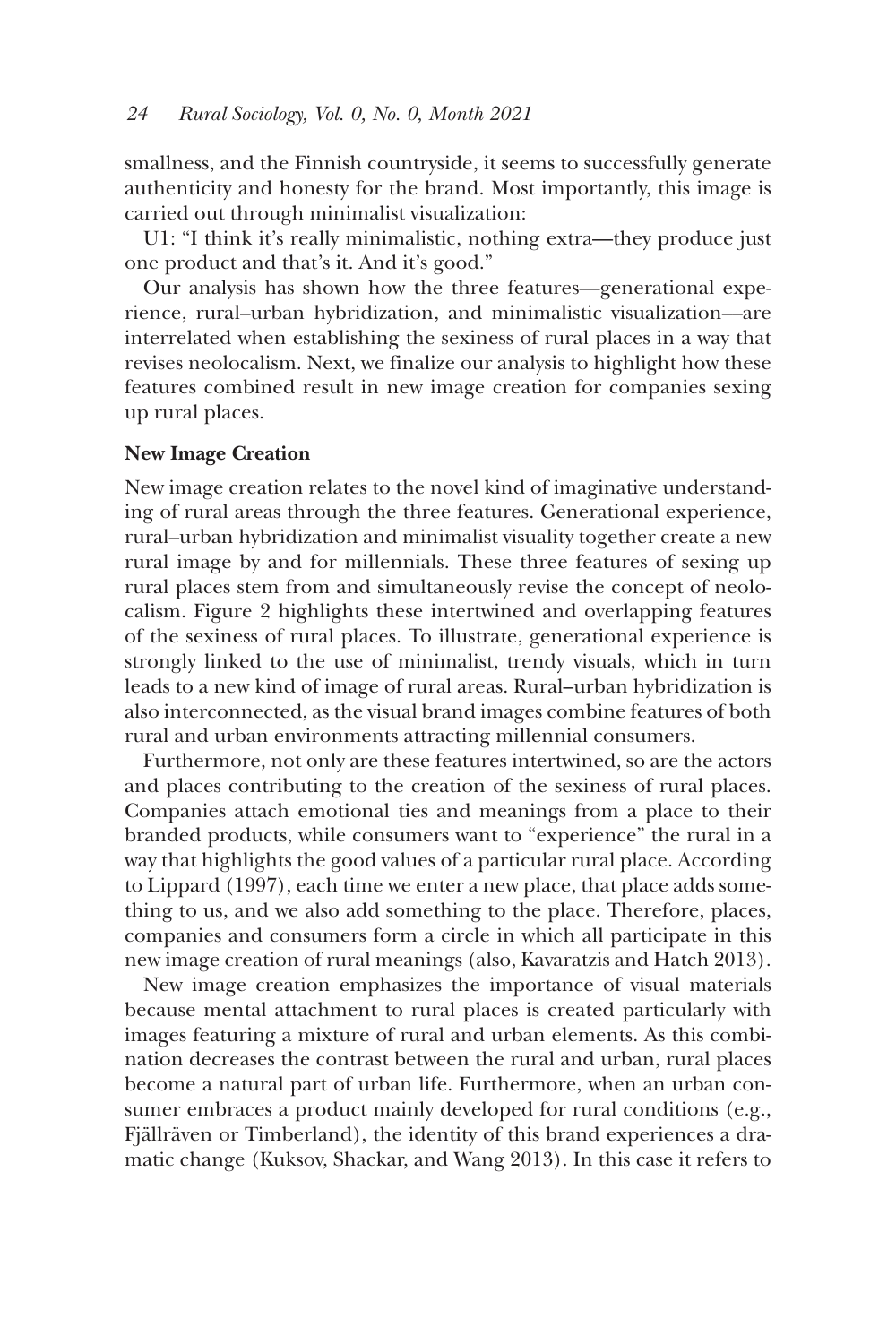the displacement of a product away from its natural environment. This kind of mixing creates a new kind of image for the rural—and the urban.

Our results show that the smallness, peripherality, and backwardness of the community can be clearly beneficial if a company brands itself through these images and thereby engages in sexying up the rural place. These rural interpretations can produce new kinds of opportunities when characteristics that are usually seen as weaknesses can be turned into strengths. These companies give new nuances to the rural, for instance, through self-ironic humor:

C6: "Maybe our Finnish negation of the countryside has become selfironic. I think it's amusing."

C9: "Well, authenticity is a vital part of our brand—we don't try to hide anything. Our most popular Instagram photo from the past month is a shot of our Piimätie road, which has a darned lot of potholes, a whole series of them. Definitely our most popular photo for some time. People are interested in authenticity."

C1: "Yes, I'd say that being located in some small place would be valuable. Being from someplace other than Helsinki absolutely yields added value. The smaller and grungier the place the brand is from, the better."

Our findings also relate to the concept of the place. Like rural areas, place is also traditionally related to stagnation, evasion, and a reactionary mindset. However, places, and rural places in particular, gain new meaning if they are conceptualized as streams of social interactions and meeting points without boundaries (Massey 1991:28). Millennials in turn create and consume this progressive understanding of (rural) places that are open to global flows to construct a fresh image. Our results show that the companies generate their own perceptions and experiences about the rural and its places through the brand of the company. It is aimed especially at urban consumers who might not have direct links to the rural. The members of the third generation are returning to the rural areas of Finland in their own way.

## **Conclusions**

In the current research, we have revised the concept of neolocalism by showing how companies that sex up rural places update and add novel nuances to the neolocalist marketing. Central to our argument is that these novel nuances highlight how instead of concealing the negative aspects (e.g., emptiness, backward-looking atmosphere, and old-age structure) of the rural, these images are turned into something positive, wanted, trendy, desirable, and eventually sexy. We have chosen not only to use the term "sexy" in the sense of "generally attractive or interesting," but also to encourage bold ideas that play with the traditional imagery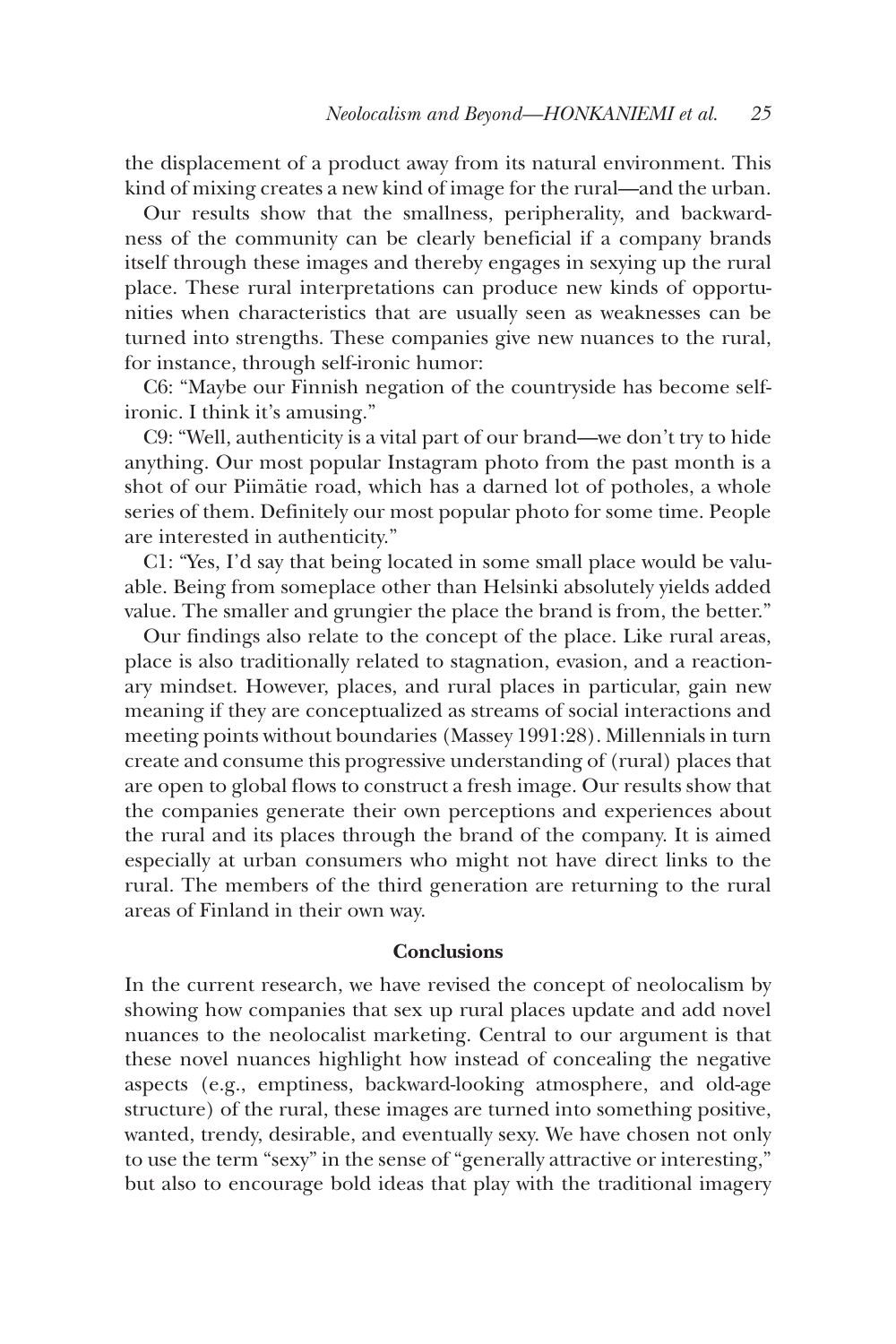of the rural and twist them in a new way. Thus, we hope that this bit of provocative terminology helps to push forward rethinking and revitalizing of rural areas and images.

Our study contributes theoretically to the concept of neolocalism by showing how the sexiness of rural places has three new interlinked features that revise neolocalism: generational experience, rural–urban hybridization, and minimalist visualization, which combined provide ideas for new image creation. These three features are still emerging, bubbling under the surface, and thus, their identification shows why the update on the concept of neolocalism is both timely and necessary. It follows that there is a chance that this identification can lead into a broader change in terms of developing and revitalizing rural business and areas. To illustrate, it has been interesting to note that after our data collection, a new kind of behavior has already emerged between many of the case companies, as they are forming networks for collaboration. Some of them have started to collaborate in order to boost their own and each other's businesses, as well as their places' images.

As for the practical implications of our research, the idea of sexing up rural places indeed creates opportunities for rural companies. In their visual appearance, companies may combine elements of the urban and rural––places often viewed as opposites. This combination increases the attractiveness of the rural in a new way, as it reduces the mental gap between the rural and urban, encompassing fine-tuned combinations of both. Therefore, even the concept of the rural should be seen in more nuanced terms, especially in how we think about rural places associated with youth, trends, and urbanity level. Therefore, sexing up rural places adds new nuances to neolocalism and the rural in that while neolocalism stresses traditional imagery, storytelling, and history, the sexiness of rural places concentrates on minimalistic imagery, hybridization of urban and rural lifestyles, and the generational experience of millennials. Schnell and Reese (2006:65) have stated about neolocalism: "This is marketing, not for the masses, but for the selected few." This goes hand in hand with sexying up the places—not everyone necessarily picks up on these nuances, but those who do, provide significant market potential for local companies and communities. Neolocalism has made a strong contribution, especially in the microbrewing industry, but the sexiness of rural places has much to offer to other rural industries as well.

Furthermore, companies employing these ideas are employers in their regions and participate in revitalizing their rural communities. At the intellectual level, they increase the communal social capital (e.g., Coleman 1988; Putnam 1993), self-confidence and community spirit of rural areas as they improve the rural brand image. Our findings highlight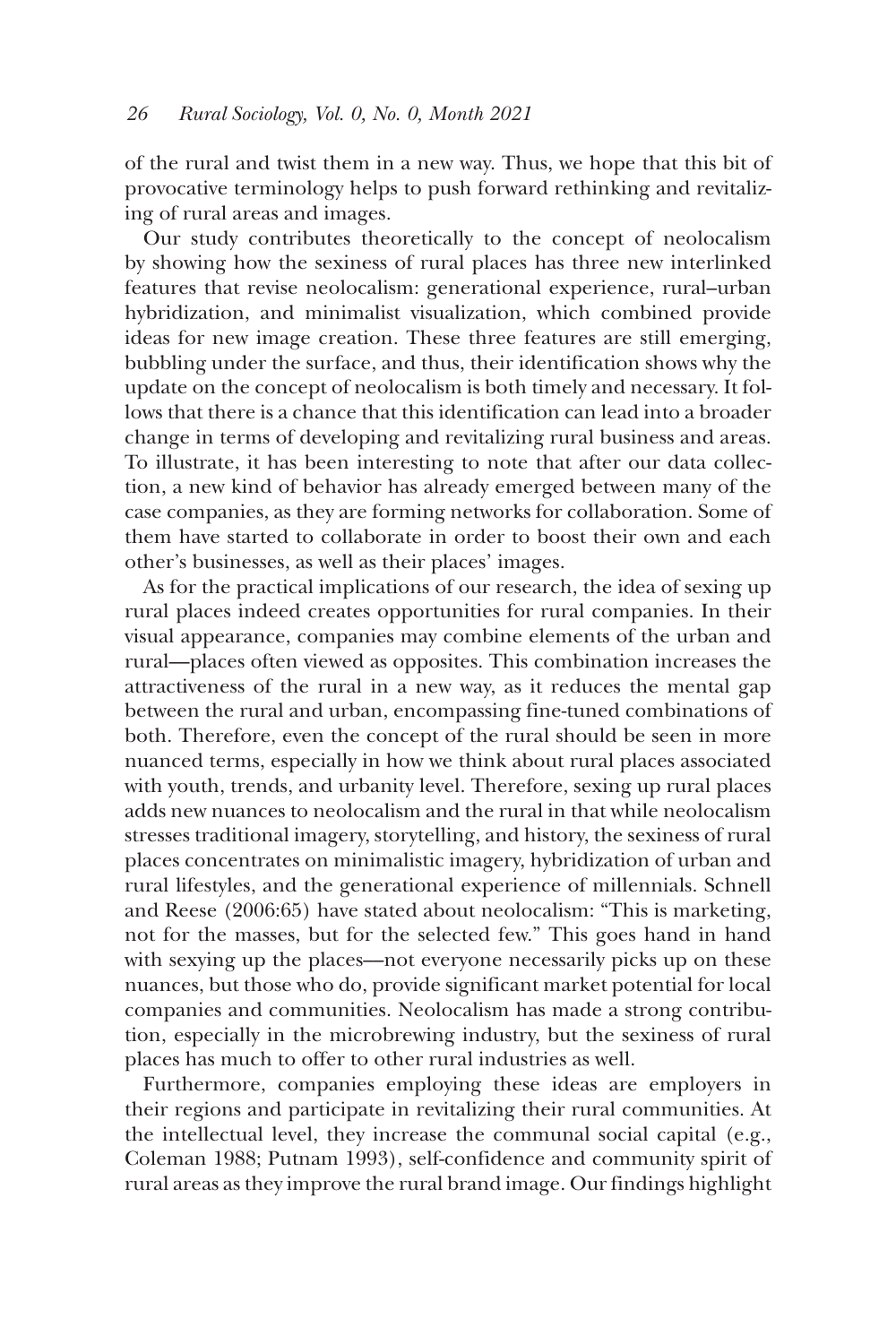how companies that sex up rural places in fact urge other companies as well as rural regions that they could and should use these ideas in their marketing, too. Therefore, this phenomenon may push forward rural community cohesion and development on a more general level. Future research could dig deeper into the concept of social capital and elaborate on its role in this revitalization of the rural, as we see signs of emerging communality also in this study.

As Finnish rural areas have recently suffered from net emigration and image losses, there is a social need and rationale for utilizing ideas such as the sexiness of rural places. Thus, there is a chance to revitalize not only rural industries, but also municipalities and regions. If we take a look at the traditional way of marketing the rural in Finland, the imagery of nature, peace, and traditions are prevalent (Kalaoja 2016). However, we argue that this Finnish rural imagery has only skimmed the surface—nature, for example, has been taken for granted in rural imagery (Kalaoja 2016). Therefore, the message conveyed has remained rather simplistic and apparently, it has not been strong or appealing enough, as trendy, cool, or sexy are not the first words that come to mind when describing Finnish rural areas. This shows how there are possibilities to uplift the meanings of rural areas in the development of companies, municipalities, and the state's vitality through sexing up the rural brand image. Boosting the revitalization of the image of rural areas can be an effective means of attracting citizens and employees to rural places, thereby helping to change the current migration trends and possibly slowing down the decay of rural regions. As these images especially attract young adults, this may also serve to counteract the distorted age distribution of the rural population if younger generations refind the countryside. However, the actual changes taking place is a subject for further research, in which a longitudinal approach could work well.

Furthermore, as our theorization highlights the continuous change in the rural imagery produced in collaboration between various different kinds of actors, there is a need for future investigations on these developments. Neolocalism has been here for a while now. Sexiness of rural places is a concept that revises neolocalism by adding new nuances to and updating it, so it is interesting to see what comes next. Also, as sexing up rural places is a Finnish way of utilizing the rural, it could be widely harnessed by companies globally. As the features identified here mainly concern Western countries, there is room for future research in contexts where the rural–urban distribution might be different. Finland, in particular, is very distinct with its low population density and wide-ranging rural areas, so we encourage future research in different countries and rural areas. Thus, future research on rural areas, neolocalism, and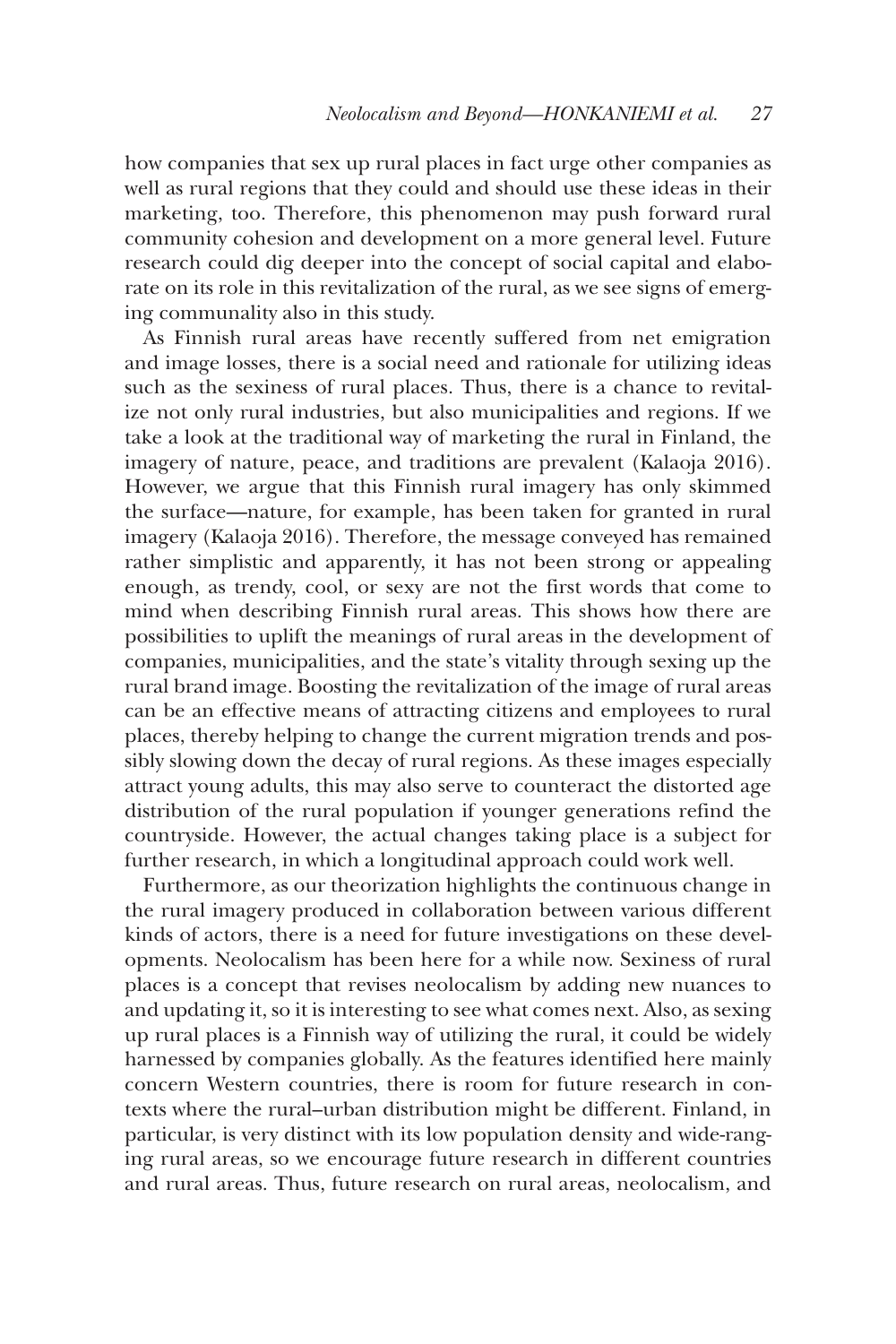companies utilizing rural elements in their branding might explore different variations of neolocalism. Can such examples be found in other countries, and more importantly, can future research recognize different kinds of ways to interpret the rural in connection with the urban?

#### **References**

- Aho, Pauliina and Juho Rahkonen. 2014. *Maaseutubarometri 2017 [Rural barometer]*. Helsinki: Taloustutkimus.
- Alasuutari, Pertti and Erkki Alasuutari. 2017. "Maaseudun merkitykset suomalaisessa julkisessa keskustelussa. Diskurssianalyyttinen tarkastelu." [Meanings of the rural in Finnish Public Discussion. A Discourse Analysis.] *Sitran selvityksiä* 50: 3–41.
- Alestalo, Matti. 2007. "Rakennemuutokset ja sukupolvet." [Structural Changes and Generations.] *Yhteiskuntapolitiikka* 72(2): 146–57.
- Aluekehittämisen konsulttitoimisto MDI. 2019. "Maakunnittaiset ennusteet. Kooste MDI:n maakuntien väestöennusteesta vuoteen 2040." [Forecasts by Region. Summary of MDI's Regional Population Forecast Up To 2040.] Retrieved May 23, 2019 (http:// www.mdi.fi/content/uploads/2019/03/maakunnittainen\_ennuste.pdf).
- Argent, Neil. 2018. "Heading Down to the Local? Australian Rural Development and the Evolving Spatiality of the Craft Beer Sector." *Journal of Rural Studies* 61: 84–99. https:// doi.org/10.1016/j.jrurstud.2017.01.016.
- Booth-Smith, Liam. 2017. "Introduction." Pp. 5–6 in *Neo-localism. Rediscovering the Nation*, edited by L. Booth-Smith. London: Localis.
- Chatzidakis, Andreas, Morven G. McEachern, and Gary Warnaby. 2018. "Consumption in and of Space and Place: Introduction to the Special Issue." *Marketing Theory* 18(2), 149–53.
- Chen, Tan Booi and Lau Teck Chai. 2010. "Attitude Towards the Environment and Green Products: Consumers' Perspective." *Management Science and Engineering* 4(2): 27–39.
- Coleman, James. 1988. "Social Capital in the Creation of Human Capital." *The American Journal of Sociology* 94: 95–120.
- Cresswell, Tim. 2014. *Place. An Introduction*. New Jersey: Wiley-Blackwell.
- Cronin, James M., Mary B. McCarthy, and Alan M. Collins. 2014. "Covert Distinction: How Hipsters Practice Food-based Resistance Strategies in the Production of Identity." *Consumption Markets & Culture* 17(1): 2–28.
- Davis, Ben. 2020. "How to Understand the 'Millennial Aesthetic' + Two Other Thought-Provoking Things to Read (or Watch) From Around the Art Web." Retrieved August 11, 2020 (https://news.artnet.com/opinion/3-interesting-things-to-read-or-watch -from-around-the-art-web-1795542).
- Debies-Carl, Jeffrey S. 2018. "Beyond the Local: Places, People, and Brands in New England Beer Marketing." *Journal of Cultural Geography* 36: 45–69. https://doi. org/10.1080/08873631.2018.1511104.
- Dewey, Joseph. 2020. "Hansen Effect. Immigration to the United States." Retrieved January 19, 2020 (https://immigrationtounitedstates.org/540-hansen-effect.html).
- Eurostat. 2019. "Urban-rural Typology by NUTS 3 Regions." Retrieved March 5, 2019 (https://ec.europa.eu/eurostat/cache/RCI/#?vis=urbanrural.urb\_typol ogy&lang=en).
- Finnish Environment Institute SYKE. 2013. "Urban-rural Classification." Retrieved January 12, 2019 (https://www.ymparisto.fi/en-US/Living\_environment\_and\_planning/ Community\_structure/Information\_about\_the\_community\_structure/Urbanrural\_ classification).
- Flack, Wes 1997. "American Microbreweries and Neolocalism: 'Ale-ing' for a Sense of Place." *Journal of Cultural Geography* 16(2): 37–53.
- Fletchall, Ann M. 2016. "Place Making through Beer-Drinking: A Case Study of Montana's Craft Breweries." *Geographical Review* 106(4): 539–66.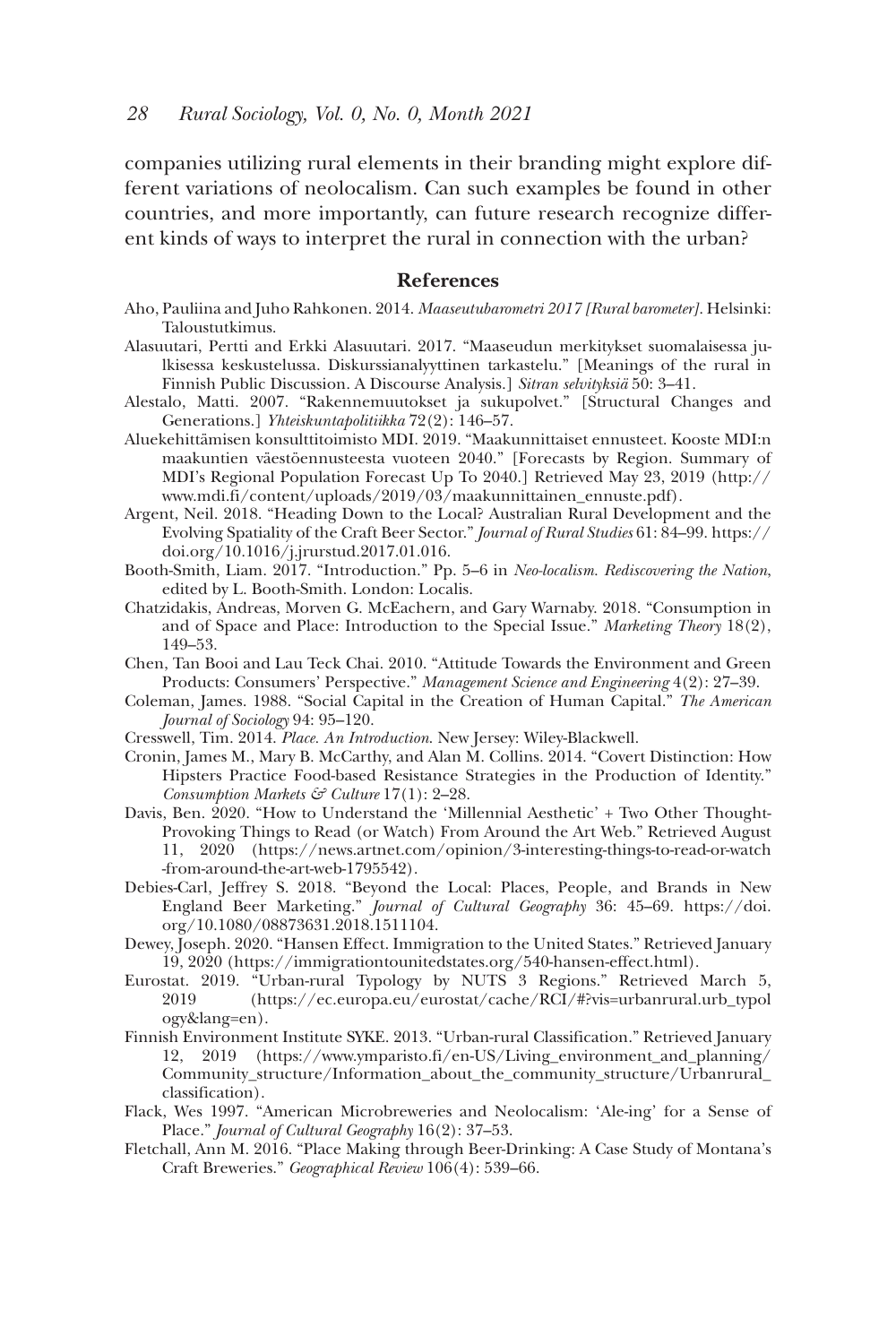- Gatrell, Jay, Neil Reid, and Thomas L. Steiger. 2018. "Branding Spaces: Place, Region, Sustainability and the American Craft Beer Industry." *Applied Geography* 90: 360–70.
- Hansen, Marcus Lee. 1938. *The Problem of the Third Generation Immigrant*. Rock Island, III: Augustana Historical Society.
- Harvey, David. 1996. *Justice, Nature and the Geography of Difference*. New Jersey: Blackwell.
- Hede, Anne-Marie and Torgeir Watne 2013. "Leveraging the Human Side of the Brand Using a Sense of Place: Case Studies of Craft Breweries." *Journal of Marketing Management* 29(1–2): 207–24.
- Holtkamp, Chris, Thomas Shelton, Graham Daly, Colleen C. Hiner, and Ronald R. Hagelman III. 2016. "Assessing Neolocalism in Microbreweries." *Applied Geography* 2(1): 66–78. https://doi.org/10.1080/23754931.2015.1114514.
- Honkaniemi, Tuomas, Niklas Lundström, and Olli-Pekka Viinamäki. 2019. "Neolokalismista kohti maaseudun paikkaseksikkyyttä—Millaista tarinaa yritykset kertovat maaseudusta?" [From Neolocalism to the Sexing Up of Places—What Kind of a Story Do Companies Tell About Rural Areas?] *Terra* 131(1): 19–32.
- Hyyryläinen, Torsti and Toni Ryynänen. 2018. "Maaseutukuvat ja -mielikuvat maaseudun kehittämisessä." [The Imagery and Images of the Rural in the Rural Policy.] *Maaseudun Uusi Aika* 26(2–3): 24–38.
- Johnson, Kenneth M. and Daniel T. Lichter 2019. "Rural Depopulation: Growth and Decline Processes over the Past Century." *Rural Sociology* 84(1): 3–27.
- Kalaoja, Jussi. 2016. "Kuvista mielikuviksi. Valokuvat Suomi-brändin vetovoimatekijöinä." [From Images to Mental Pictures. Photos as Appeal Factors of Finland's Brand.] *Nordia Geographical Publications* 45(1): 1–189.
- Karunungan, Renee J. 2017. "Minimalist Trend: Will it Save the Planet?" Retrieved August 12, 2020 (http://climatetracker.org/minimalism-trend-will-it-save-the-planet/).
- Kavaratzis, Mihalis and Mary Jo Hatch. 2013. "The Dynamics of Place Brands: An Identitybased Approach to Place Branding Theory." *Marketing theory* 13(1): 69–86.
- Kuksov, Dimitri, Ron Shachar, and Kangkang Wang. 2013. "Advertising and Consumer's Communications." *Marketing Science* 32(2): 294–309.
- le Grand, Elias 2017. "Representing the Middle Class "Hipster": Emerging Modes of Distinction, Generational Oppositions and Gentrification." *European Journal of Cultural Studies* 23(2):1–17. https://doi.org/10.1177/1367549418772168.
- Leinamo, Kari and Olli Voutilainen. 2017. "Maaseutu sanomalehdistössä. Aamulehden, Helsingin Sanomien ja Turun Sanomien maaseutukuva vuosina 1994 ja 2015." [The Countryside in Newspapers. Portrayals of Rural Areas in Aamulehti, Helsingin Sanomat and Turun Sanomat in 1994 and 2015.] *Lévon-Instituutin julkaisuja* 142:1–179.
- Lindén, Jyri, Johanna Annala, and Marita Mäkinen. 2016. "Y-sukupolven opiskelijoiden kriittiset koulutuskäsitykset ja sukupolviajattelu korkeakoulutuksen kehittämisessä." [Critical Education Concepts and Generational Thinking of Generation Y Students in the Development of Higher Education.] Pp. 39–52 in *Avoin tiede ja avoin koulutus? Opiskelijatutkimuksen vuosikirja 2016, Opiskelun ja koulutuksen tutkimussäätiö Otus*, edited by S. Pihlajaniemi, N. Haltia, M. Ranta, A. Saaranen-Kauppinen, and I. Väänänen. Helsinki: Opiskelun ja koulutuksen tutkimussäätiö Otus.
- Lippard, Lucy. 1997. *The Lure of the Local: Senses of Place in a Multicentered Society*. New York: New Press.
- Lundström, Niklas, Tuomas Honkaniemi, and Olli-Pekka Viinamäki. 2019. "Maaseutu yritysimagossa—Visuaalisuudesta uutta potkua maaseudulle." [The Rural in the Image of a Company—New Boost to the Rural From Visuality.] *Maaseudun uusi aika* 27(1): 7–25.
- MacInnis, Deborah J. 2011. "A Framework for Conceptual Contributions in Marketing." *Journal of Marketing* 75(4): 136–54.
- Maly, Ico and Piia Varis 2016. "The 21st-century Hipster: On Micro-populations in Times of Superdiversity." *Journal of Cultural Studies* 19(6): 637–53.
- Mannheim, Karl. [1927] 1952. "The Problem of Generations." Pp. 276–322 in *Essays on the Sociology of Knowledge*, edited by P. Kecskemeti. London: Routledge & Kegan Paul.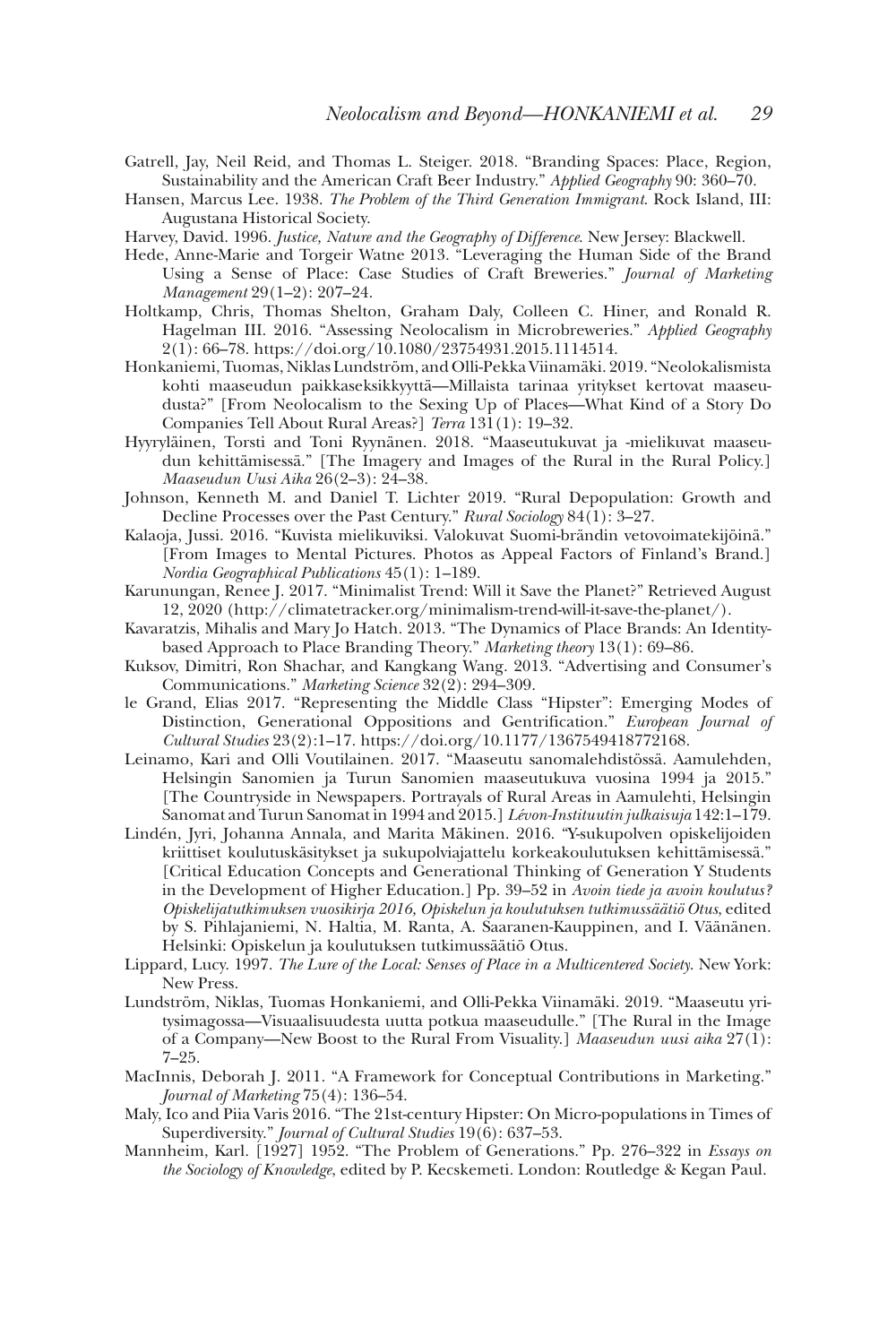- Martin, Deborah G. 2003. "'Place-framing' as Place-making: Constituting a Neighborhood for Organizing and Activism." *Annals of the Association of American Geographers* 93(3): 730–50.
- Massey, Doreen. 1991. (24–9). *A Global Sense of Place*. London: Marxism Today. . 1994. *Space, Place and Gender*. Minneapolis: University of Minnesota Press.
- 
- McLaughlin, Ralph, Neil Reid, and Michael S. Moore. 2014. The Ubiquity of Good Taste: A Spatial Analysis of the Craft Brewing Industry in the United States." Pp. 131–54 in *The Geography of Beer: Culture and Economics*, edited by M. Patterson and N. Hoalst-Pullen. Dordrecht: Springer.
- Moos, Markus. 2015. "From Gentrification to Youthification? The Increasing Importance of Young Age in Delineating High-density Living." *Urban Studies* 54(14): 2903–20.
- Muilu, Toivo. 2010. "Needs for Rural Research in the Northern Finland Context." *Journal of Rural Studies* 26: 73–80.
- Naderi, Iman, and Eric van Steenburg 2018. "Me First, then the Environment: Young Millennials as Green Consumers." *Business Faculty Publications* 211: 280–295.
- Paasi, Anssi 2003. "Region and Place: Regional Identity in Question." *Progress in Human Geography.* 27(4): 475–85.
- Pietilä, Juulia, Jack S. Tillotson, and Søren Askegaard. 2019. "Mythologies of Finnishness in Advertising." Pp. 239–66 in *Nordic Consumer Culture*, edited by S. Askegaard and J. Östberg. Cham: Palgrave Macmillan.
- Piispa, Mikko. 2018. *Yhdeksän sanaa Y-sukupolvesta*. [Nine words on Generation Y.] Helsinki: Teos.
- Ponnikas, Jouni, Olli Voutilainen, Sirpa Korhonen, and Hanna-Mari Kuhmonen. 2014. "Maaseutukatsaus 2014." [Rural review.] *Työ- ja elinkeinoministeriön julkaisuja*. 2. Helsinki: Työ- ja elinkeinoministeriö Maaseutupolitiikan yhteistyöryhmä YTR.
- Purhonen, Semi. 2007. "Sukupolvien ongelma. Tutkielmia sukupolven käsitteestä, sukupolvitietoisuudesta ja suurista ikäluokista." [Generational Problems. Studies on the Concept of Generation, Generational Awareness and Baby Boomers.] *PhD dissertation, Helsingin yliopiston sosiologian laitoksen tutkimuksia* 251: 1–115.
- Putnam, Robert 1993. *Making Democracy Work: Civic Traditions in Modern Italy*. Princeton: Princeton University Press.
- Relph, Edward 1976. *Place and Placelessness*. London: Pion.
- Rosko, Helen. 2017. "Drinking and (Re)Making Place: Commercial Moonshine as Placemaking in East Tennessee." *Southeastern Geographer* 57(4): 351–70. https://doi. org/10.1353/sgo.2017.0032.
- Schnell, Steven M. 2013. "Deliberate Identities: Becoming Local in America in a Global Age." *Journal of Cultural Geography* 30(1): 55–89.
- Schnell, Steven M. and Joseph Reese. 2003. "Microbreweries as Tools of Local Identity." *Journal of Cultural Geography* 21(1): 45–69.
- Seamon, David. 1980. "Body-subject, Time-space Routines, and Place-ballets. The Human Experience of Space and Place." Pp. 148–165 in *A Geography of the Lifeworld*, edited by D. Seamon and A. Buttimer. New York: St. Martin's Press.
- Sharp, Gregory and Barrett A. Lee. 2017. "New Faces in Rural Places: Patterns and Sources of Nonmetropolitan Ethnoracial Diversity since 1990." *Rural Sociology* 82(3): 411–43.
- Shortridge, James R. 1996. "Keeping Tabs on Kansas: Reflections on Regionally Based Field Study." *Journal of Cultural Geography* 16(1): 5–16.
- Shucksmith, Mark. 2016. "Re-imagining the Rural: From Rural Idyll to Good Countryside." *Journal of Rural Studies* 59: 163–72.
- Sireni, Maarit, Maija Halonen, Olga Hannonen, Timo Hirvonen, Arja Jolkkonen, Petri Kahila, Mari Kattilakoski, Hanna-Mari Kuhmonen, Arja Kurvinen, Virpi Lemponen, Simo Rautiainen, Pasi Saukkonen, and Christell Åström. 2017. "Maaseutukatsaus 2017." [Rural Review.] *Helsinki: Maa- ja metsätalousministeriön julkaisuja* 7: 1–140.
- Thompson, Craig J. 1997. "Interpreting Consumers: A Hermeneutical Framework for Deriving Marketing Insights from the Texts of Consumers' Consumption Stories." *Journal of Marketing Research* 34(4): 438–55.